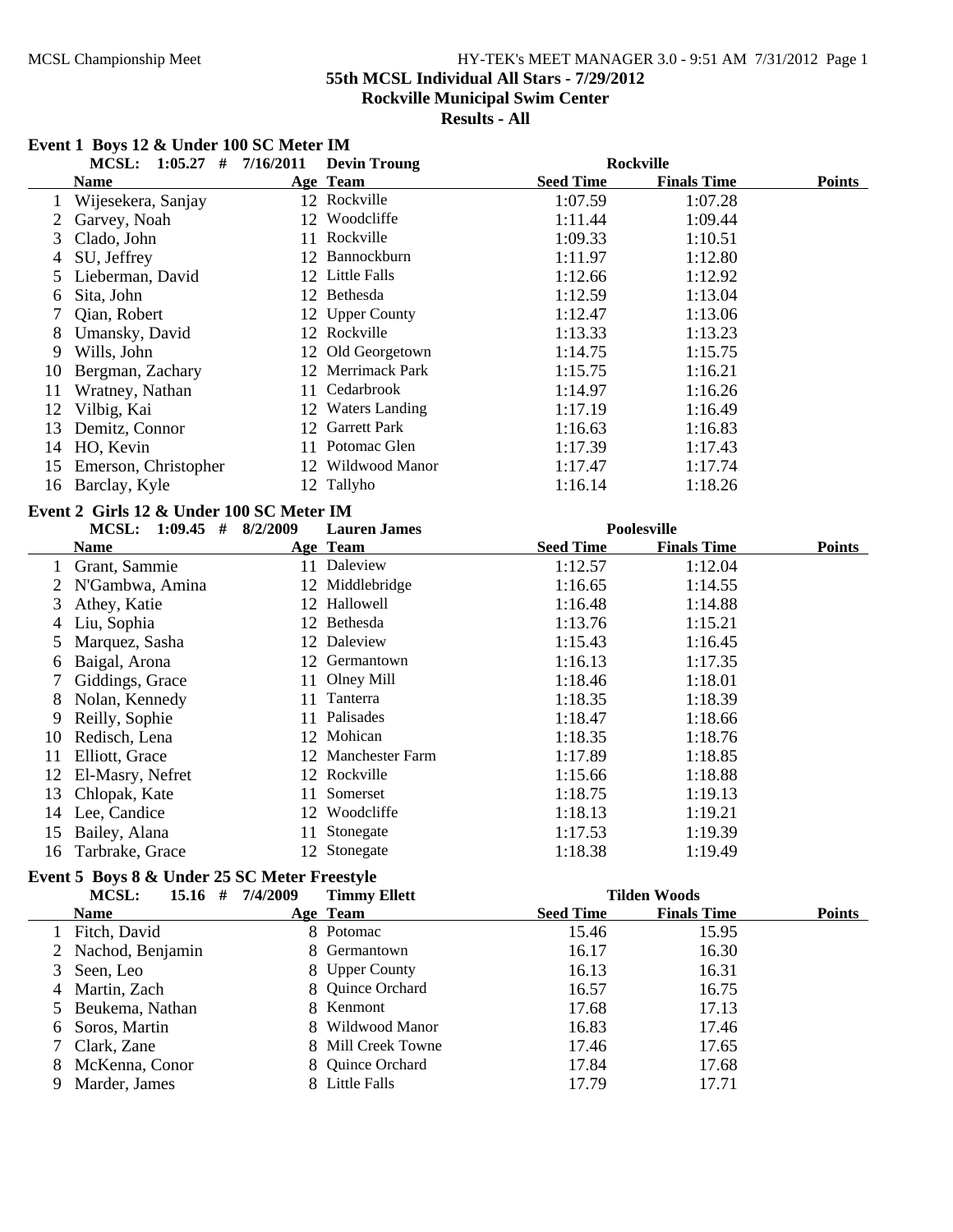**55th MCSL Individual All Stars - 7/29/2012**

**Rockville Municipal Swim Center**

| (Event 5 Boys 8 & Under 25 SC Meter Freestyle)<br><b>Seed Time</b><br><b>Name</b><br>Age Team<br>8 Hillandale<br>Dietrich, Matt<br>18.00<br>10<br>8 Ashton<br>17.59<br>11<br>Liewehr, Adam<br>8 Woodley Gardens<br>17.24<br>12<br>Orcey, Oliver | <b>Finals Time</b><br><b>Points</b><br>17.79<br>17.96<br>18.06<br>18.07 |
|-------------------------------------------------------------------------------------------------------------------------------------------------------------------------------------------------------------------------------------------------|-------------------------------------------------------------------------|
|                                                                                                                                                                                                                                                 |                                                                         |
|                                                                                                                                                                                                                                                 |                                                                         |
|                                                                                                                                                                                                                                                 |                                                                         |
|                                                                                                                                                                                                                                                 |                                                                         |
| 8 Rockville<br>17.59<br>Karayianis, Alex<br>13                                                                                                                                                                                                  |                                                                         |
| 17.84<br>Gload, Andrew<br>8<br>Stonegate<br>14                                                                                                                                                                                                  | 18.69                                                                   |
| 8 Rockville<br>17.42<br>15<br>Odim, Emmanuel                                                                                                                                                                                                    | 18.85                                                                   |
| 8 Waters Landing<br>Vilbig, Umi<br>17.63<br>16                                                                                                                                                                                                  | 19.04                                                                   |
| Event 6 Girls 8 & Under 25 SC Meter Freestyle                                                                                                                                                                                                   |                                                                         |
| <b>MCSL:</b><br><b>Potomac Woods</b><br>$15.48$ #<br>6/19/2010<br><b>Megan Sharkey</b>                                                                                                                                                          |                                                                         |
| <b>Seed Time</b><br>Age Team<br><b>Name</b>                                                                                                                                                                                                     | <b>Finals Time</b><br><b>Points</b>                                     |
| 8 Little Falls<br>16.63<br>Berger, Jill                                                                                                                                                                                                         | 16.27                                                                   |
| Potomac Glen<br>8<br>16.47<br>2<br>Baroldi, Giulia                                                                                                                                                                                              | 16.54                                                                   |
| 8 Ashton<br>17.74<br>3<br>Gray, Molly                                                                                                                                                                                                           | 17.19                                                                   |
| 8 Country Glen<br>17.30<br>Venditti, Francesca<br>4                                                                                                                                                                                             | 17.31                                                                   |
| 8 Daleview<br>17.81<br>Hovis, Sophia<br>5                                                                                                                                                                                                       | 17.41                                                                   |
| Somerset<br>Vanderzon, Delia<br>8<br>17.47<br>6                                                                                                                                                                                                 | 17.62                                                                   |
| Seven Locks<br>18.14<br>*7<br>Mello, Valerie<br>8                                                                                                                                                                                               | 18.19                                                                   |
| 8 River Falls<br>18.58<br>$*7$<br>Dougherty, Erin                                                                                                                                                                                               | 18.19                                                                   |
| CU, Jasmine<br><b>Upper County</b><br>18.09<br>9                                                                                                                                                                                                | 18.20                                                                   |
| 8 Wildwood Manor<br>18.09<br>Steiner, Miku<br>10                                                                                                                                                                                                | 18.45                                                                   |
| 8 New Mark Commons<br>18.69<br>11<br>Calis, Emma                                                                                                                                                                                                | 18.68                                                                   |
| 7 Northwest Branch<br>18.70<br>12<br>West, Lauren                                                                                                                                                                                               | 18.77                                                                   |
| 8 Lake Marion<br>18.38<br>13<br>Nelson, Natalie                                                                                                                                                                                                 | 18.80                                                                   |
| Seven Locks<br>18.16<br>Duncan, Sophie<br>8<br>14                                                                                                                                                                                               | 18.99                                                                   |
| Diamond Farms<br>18.13<br>15<br>Stake, Gisele<br>8                                                                                                                                                                                              | 19.46                                                                   |
| 8 North Creek<br>18.25<br>16<br>Hammond, Marley                                                                                                                                                                                                 | 21.21                                                                   |
| Event 7 Boys 9-10 50 SC Meter Freestyle                                                                                                                                                                                                         |                                                                         |
| $29.58$ #<br>7/31/2011<br><b>Timmy Ellett</b><br><b>Tilden Woods</b><br>MCSL:                                                                                                                                                                   |                                                                         |
| <b>Seed Time</b><br><b>Name</b><br>Age Team                                                                                                                                                                                                     | <b>Finals Time</b><br><b>Points</b>                                     |
| 10 Quince Orchard<br>$*1$<br>31.12<br>Laracuente, Gabriel                                                                                                                                                                                       | 30.68                                                                   |
| 10 Lakeland<br>$*1$<br>Lindner, Jacob<br>30.94                                                                                                                                                                                                  | 30.68                                                                   |
| 10 Rockshire<br>3<br>Wang, Daniel<br>31.31                                                                                                                                                                                                      | 31.14                                                                   |
| Stonegate<br>Gruner, Ryan<br>31.59<br>10<br>4                                                                                                                                                                                                   | 31.70                                                                   |
| 10 Woodley Gardens<br>5<br>Oehler, Harrison<br>32.89                                                                                                                                                                                            | 31.84                                                                   |
| Keller, Sean<br>10 Connecticut Belair<br>33.03<br>6                                                                                                                                                                                             | 32.19                                                                   |
| Sabad, Michael<br>10 Germantown<br>32.06                                                                                                                                                                                                        | 32.31                                                                   |
| 10 Wildwood Manor<br>33.26<br>Pottker, Matthew<br>8                                                                                                                                                                                             | 33.00                                                                   |
| 10 Merrimack Park<br>33.67<br>Grinschgl, Johann<br>9                                                                                                                                                                                            | 33.01                                                                   |
| 10 Mill Creek Towne<br>33.29<br>Crocker, Jonathan<br>10                                                                                                                                                                                         | 33.03                                                                   |
| 9 Regency Estates<br>33.24<br>11<br>Rutberg, Noah                                                                                                                                                                                               | 33.31                                                                   |
| 9 Inverness Forest<br>12<br>33.78<br>Garcia, Daniel                                                                                                                                                                                             | 33.32                                                                   |
| Rockville<br>32.87<br>13<br>Karayianis, Nick<br>10                                                                                                                                                                                              | 33.38                                                                   |
| 10 King Farm<br>33.72<br>14<br>Huang, Joey                                                                                                                                                                                                      | 33.44                                                                   |
| 10 North Chevy Chase<br>15<br>Egan, Niles<br>33.64                                                                                                                                                                                              | 33.92                                                                   |
| 10 Potomac Woods<br>33.47<br>Rosner, Jacob<br>16                                                                                                                                                                                                | 34.21                                                                   |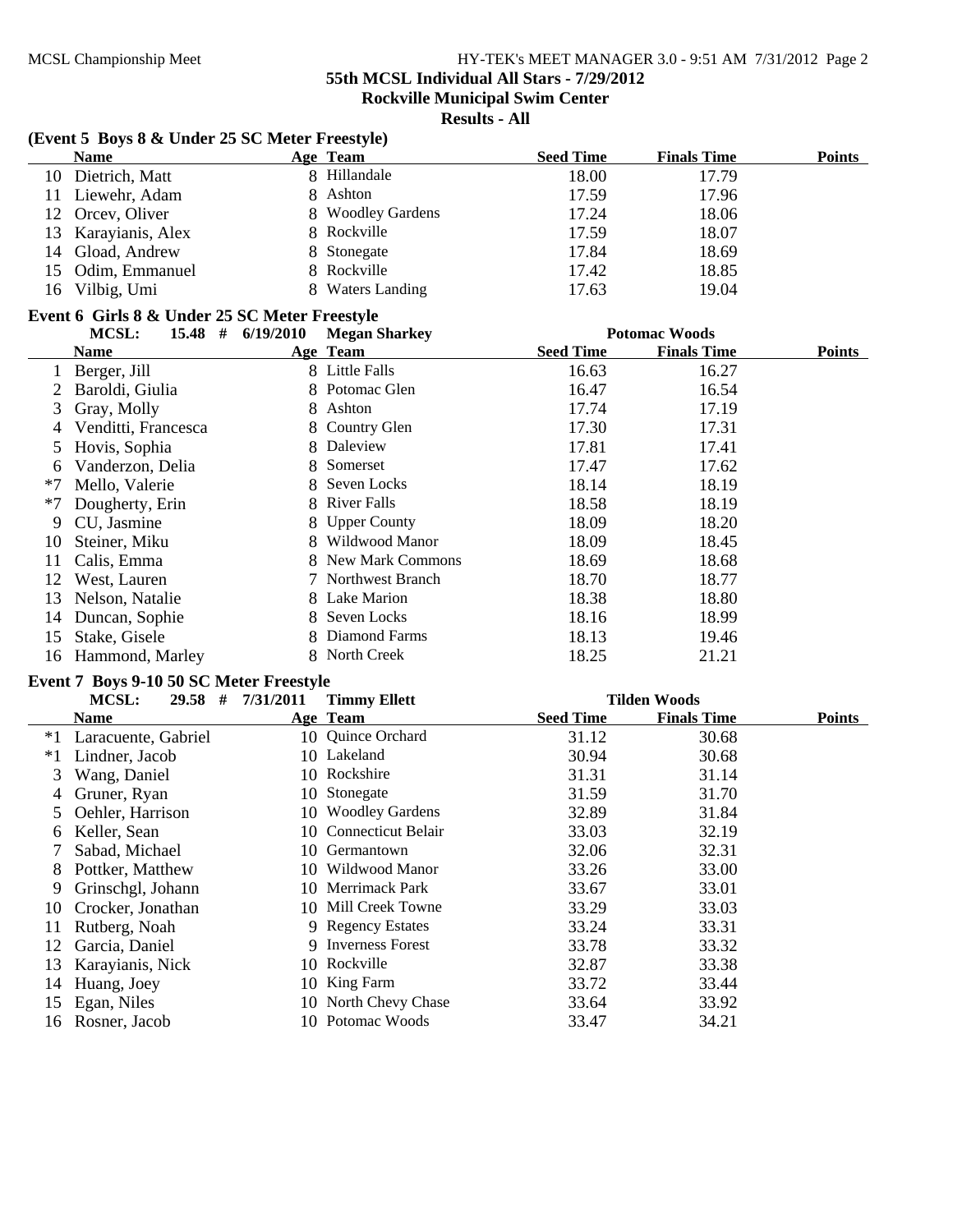# MCSL Championship Meet HY-TEK's MEET MANAGER 3.0 - 9:51 AM 7/31/2012 Page 3 **55th MCSL Individual All Stars - 7/29/2012 Rockville Municipal Swim Center**

**Results - All**

# **Event 8 Girls 9-10 50 SC Meter Freestyle**

|    | MCSL:<br>$30.12$ #                       | 7/8/2000 | <b>Morgan Ribar</b> |                  | <b>Damascus</b>      |               |
|----|------------------------------------------|----------|---------------------|------------------|----------------------|---------------|
|    | <b>Name</b>                              |          | Age Team            | <b>Seed Time</b> | <b>Finals Time</b>   | <b>Points</b> |
| 1  | Fischer, Maya                            |          | 10 East Gate        | 32.23            | 31.05                |               |
| 2  | Sharkey, Megan Kenna                     |          | 10 Potomac Woods    | 31.34            | 31.17                |               |
| 3  | Burgett, Grace                           |          | 10 Tilden Woods     | 32.78            | 32.60                |               |
| 4  | Zuo, Mei Mei                             |          | 10 Tallyho          | 33.25            | 32.94                |               |
| 5  | Wallace, Jordan                          |          | 10 Stonegate        | 33.26            | 33.04                |               |
| 6  | Bush, Malia                              |          | 9 Regency Estates   | 33.34            | 33.08                |               |
| 7  | Lamb, Shannon                            |          | 10 Stonegate        | 33.25            | 33.60                |               |
| 8  | Howley, Caroline                         |          | 10 Potomac Woods    | 32.90            | 33.66                |               |
| 9  | Zupnik, Tatum                            |          | 10 Rock Creek       | 33.12            | 33.75                |               |
| 10 | Adelman, Cailynn Leigh                   |          | 10 Darnestown       | 33.56            | 34.04                |               |
| 11 | Fan, Julie                               |          | 9 Inverness Forest  | 34.13            | 34.35                |               |
| 12 | Hallmark, Caroline                       |          | 10 Bethesda         | 34.13            | 34.40                |               |
| 13 | Higgins, Makenzie                        |          | 10 Stonebridge      | 34.08            | 34.53                |               |
| 14 | Rios, Kassie                             |          | 10 Long Branch      | 34.05            | 34.91                |               |
| 15 | GU, Michelle                             |          | 10 Upper County     | 34.19            | 34.96                |               |
| 16 | Ballance, Sofia                          |          | 10 Potomac          | 33.45            | 35.40                |               |
|    | Event 9 Boys 13-14 50 SC Meter Freestyle |          |                     |                  |                      |               |
|    | MCSL:<br>24.41 # 6/27/2009               |          | <b>Jack Conger</b>  |                  | <b>Flower Valley</b> |               |
|    | <b>Name</b>                              |          | Age Team            | <b>Seed Time</b> | <b>Finals Time</b>   | <b>Points</b> |
| 1  | Lin, Adrian                              |          | 14 Potomac          | 25.78            | 25.54                |               |
| 2  | Lazar, Jason                             |          | 14 Potomac Woods    | 26.05            | 25.96                |               |
| 3  | Silva, Vini                              |          | 14 Tilden Woods     | 26.72            | 26.36                |               |
| 4  | MACKEY, Colin                            |          | 14 Country Glen     | 26.46            | 26.41                |               |
| 5  | CU, Brandon                              |          | 13 Upper County     | 26.81            | 26.71                |               |
| 6  | May, Danny                               |          | 14 Potomac Woods    | 27.24            | 26.99                |               |
| 7  | Afolabi-Brown, Kenneth                   |          | 13 Lake Marion      | 26.93            | 27.00                |               |
| 8  | Davila, Jordan                           |          | 14 Wildwood Manor   | 26.82            | 27.02                |               |
| 9  | Berry, Kevin                             |          | 14 Garrett Park     | 27.34            | 27.12                |               |
| 10 | Johannessen, Patrick                     |          | 14 Old Farm         | 27.37            | 27.32                |               |
| 11 | Gutman, Tyler                            |          | 14 Old Georgetown   | 27.59            | 27.53                |               |
| 12 | Tarbrake, Brandon                        |          | 14 Stonegate        | 27.13            | 27.55                |               |
| 13 | Kenney, Matthew                          |          | 14 Ashton           | 27.59            | 27.66                |               |
| 14 | Gillespie, Tommy                         |          | 14 Rock Creek       | 27.28            | 27.67                |               |
| 15 | Dommerholt, Aram                         |          | 14 Wildwood Manor   | 27.52            | 27.78                |               |

#### **Event 10 Girls 13-14 50 SC Meter Freestyle**

|   | <b>MCSL:</b><br>26.87# | 6/18/2011 | <b>Caroline McTaggart</b> |                  | <b>Chevy Chase Rec</b> |               |
|---|------------------------|-----------|---------------------------|------------------|------------------------|---------------|
|   | <b>Name</b>            |           | Age Team                  | <b>Seed Time</b> | <b>Finals Time</b>     | <b>Points</b> |
|   | 1 GU, Elaina           |           | 14 Rockville              | 27.72            | 27.23                  |               |
|   | 2 Johnson, Catherine   |           | 14 Twin Farms             | 28.10            | 27.32                  |               |
|   | 3 Richter, Audrey      |           | 13 Norbeck Hills          | 28.44            | 27.84                  |               |
|   | 4 Doan, Melanie        |           | 14 Stonegate              | 28.25            | 28.36                  |               |
|   | 5 Holmes, Abbey        |           | 14 Calverton              | 28.96            | 29.20                  |               |
|   | 6 Zarchin, Maddy       |           | 13 Lakeland               | 28.91            | 29.40                  |               |
|   | 7 Braviak, Caroline    |           | 14 Tilden Woods           | 29.57            | 29.56                  |               |
| 8 | Waechter, Maddie       |           | 13 Franklin Knolls        | 29.40            | 29.59                  |               |
|   | Asbury, Fiona          |           | 14 Potomac                | 29.33            | 29.62                  |               |

--- Yao, Eddie 14 Country Glen 27.51 DQ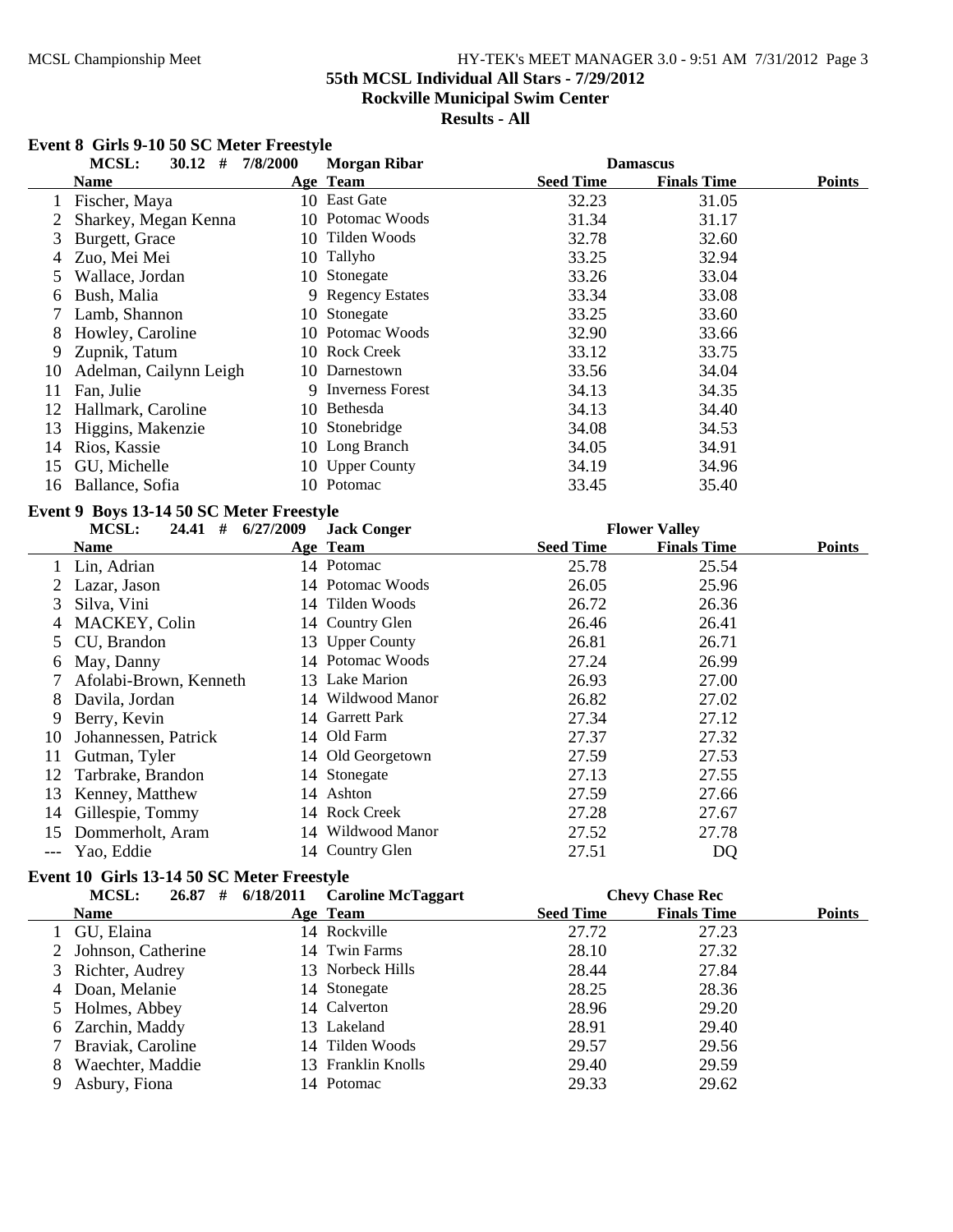# **55th MCSL Individual All Stars - 7/29/2012**

**Rockville Municipal Swim Center**

**Results - All**

# **(Event 10 Girls 13-14 50 SC Meter Freestyle)**

| $(20, 20, 20, 0)$ and $(20, 20, 0)$ $(20, 20, 0)$ and $(20, 0)$ |  |                        |                  |                    |        |  |
|-----------------------------------------------------------------|--|------------------------|------------------|--------------------|--------|--|
| <b>Name</b>                                                     |  | Age Team               | <b>Seed Time</b> | <b>Finals Time</b> | Points |  |
| *10 Flood, Anna                                                 |  | 14 Franklin Knolls     | 29.62            | 29.69              |        |  |
| *10 Wright, Katie                                               |  | 13 Regency Estates     | 29.14            | 29.69              |        |  |
| 12 Spivey, Lillie                                               |  | 14 Washingtonian Woods | 29.72            | 29.70              |        |  |
| 13 Vaules, Sayaka                                               |  | 13 Flower Hill         | 29.69            | 29.79              |        |  |
| 14 Zhang, Lynn                                                  |  | 14 Rockville           | 29.42            | 29.84              |        |  |
| 15 Overly, Anne                                                 |  | 14 Plantations         | 29.69            | 29.97              |        |  |
| 16 Forte, Brianna                                               |  | 13 Forest Knolls       | 29.75            | 30.35              |        |  |

#### **Event 11 Boys 11-12 50 SC Meter Freestyle**

|       | MCSL:<br>26.68<br># | 6/20/1998      | <b>Jason Blanken</b> |                  | <b>Calverton</b>   |               |
|-------|---------------------|----------------|----------------------|------------------|--------------------|---------------|
|       | Name                |                | Age Team             | <b>Seed Time</b> | <b>Finals Time</b> | <b>Points</b> |
|       | Kim, Justin         | 12             | Woodcliffe           | 28.73            | 28.27              |               |
|       | Jagodits, Theodore  | 12             | Poolesville          | 28.90            | 28.40              |               |
| 3     | Ellett, Timmy       | 11             | Tilden Woods         | 29.01            | 28.56              |               |
| 4     | Van Wagener, Tyler  | 12             | Wildwood Manor       | 29.25            | 29.07              |               |
| 5     | Umansky, David      |                | 12 Rockville         | 29.22            | 29.26              |               |
| 6     | Braviak, Matthew    |                | 12 Tilden Woods      | 29.44            | 29.45              |               |
|       | Chapman, Daniel     | 11.            | <b>Plantations</b>   | 29.43            | 29.58              |               |
| 8     | Howley, Joe         |                | 12 Potomac Woods     | 29.86            | 29.65              |               |
| 9     | Hodges, Johnny      |                | Darnestown           | 29.93            | 29.66              |               |
| 10    | Crane, Duncan       |                | 12 Rock Creek        | 29.89            | 29.89              |               |
| $*11$ | Wratney, Nathan     | 11-            | Cedarbrook           | 29.87            | 30.25              |               |
| $*11$ | Nguyen, Matthew     |                | 12 King Farm         | 29.83            | 30.25              |               |
| 13    | Cernoch, Brian      | 12             | Old Farm             | 30.56            | 30.47              |               |
| 14    | Ochman, Krystian    | 12             | Germantown           | 30.06            | 31.00              |               |
| 15    | Folk, Trent         | $\frac{12}{2}$ | Rockshire            | 30.68            | 31.15              |               |
|       | 16 Talcott, Wyatt   |                | 12 River Falls       | 30.72            | 31.71              |               |

# **Event 12 Girls 11-12 50 SC Meter Freestyle**

|    | 27.88<br><b>MCSL:</b><br># | 7/4/2009 | <b>Caroline McTaggart</b> |                  | <b>Chevy Chase Rec</b> |               |
|----|----------------------------|----------|---------------------------|------------------|------------------------|---------------|
|    | Name                       |          | Age Team                  | <b>Seed Time</b> | <b>Finals Time</b>     | <b>Points</b> |
|    | French, Olivia             |          | 12 Kentlands              | 29.04            | 28.97                  |               |
|    | Grant, Sammie              |          | Daleview                  | 29.15            | 29.29                  |               |
| 3  | Nugent, Celine             |          | 12 Tilden Woods           | 29.99            | 29.57                  |               |
| 4  | Matusek, Ellie             |          | 12 Mill Creek Towne       | 30.33            | 29.64                  |               |
| 5. | Danegger, Rachel           | 11.      | Little Falls              | 29.97            | 29.91                  |               |
| 6  | Liu, Sophia                |          | 12 Bethesda               | 29.96            | 30.12                  |               |
|    | Robison, Erica             |          | 12 Mohican                | 30.47            | 30.38                  |               |
| 8  | Lamb, Caroline             |          | 12 Stonegate              | 30.75            | 30.46                  |               |
| 9  | Merkin, Jocelyn            |          | 12 Rockshire              | 30.28            | 30.63                  |               |
| 10 | Dunne, Lauren              |          | 12 Quince Orchard         | 30.63            | 30.84                  |               |
| 11 | Tirrell, Audrey            | 11       | Lake Marion               | 30.40            | 30.91                  |               |
| 12 | Crocker, Katie             |          | 12 Mill Creek Towne       | 31.52            | 31.23                  |               |
| 13 | Brown, Anna                | 12       | Darnestown                | 31.46            | 31.25                  |               |
| 14 | Von Heeringen, Kathryn     |          | 12 Waters Landing         | 31.44            | 31.39                  |               |
| 15 | Gutierrez, Rafaela         |          | 12 Potomac Woods          | 31.37            | 31.54                  |               |
| 16 | Loblack, Ophelie           |          | Rockville                 | 30.81            | 31.63                  |               |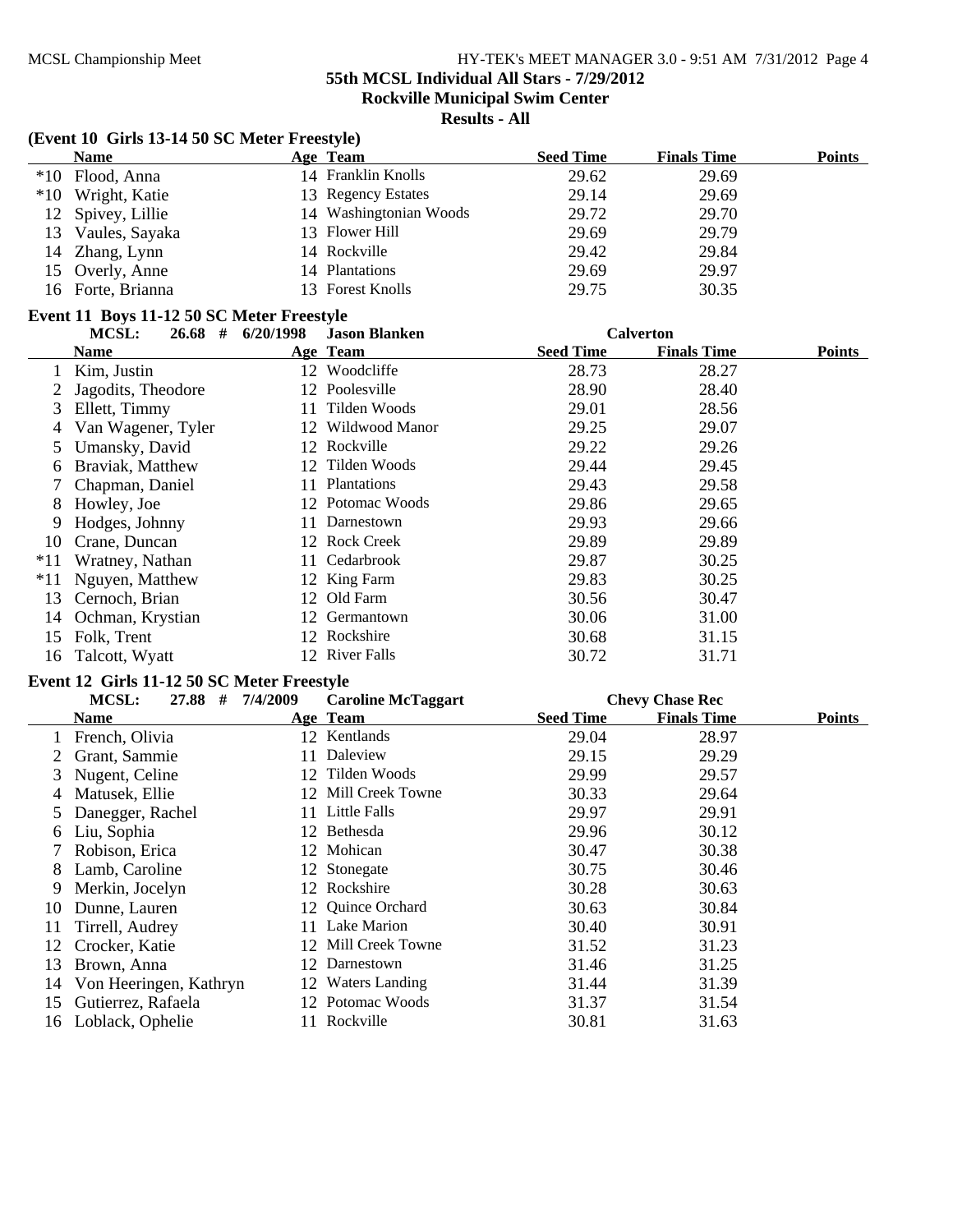## MCSL Championship Meet HY-TEK's MEET MANAGER 3.0 - 9:51 AM 7/31/2012 Page 5 **55th MCSL Individual All Stars - 7/29/2012**

**Rockville Municipal Swim Center**

**Results - All**

# **Event 13 Men 15-18 100 SC Meter Freestyle**

|       | MCSL:<br>$50.47$ #                          | 7/31/2011         | <b>Matt Thomas</b>     |                  | <b>Manor Woods</b>   |               |
|-------|---------------------------------------------|-------------------|------------------------|------------------|----------------------|---------------|
|       | <b>Name</b>                                 |                   | Age Team               | <b>Seed Time</b> | <b>Finals Time</b>   | <b>Points</b> |
| 1     | Mangold, Barry                              |                   | 17 Tilden Woods        | 53.72            | 51.76                |               |
| 2     | Goddard, Grant                              |                   | 15 Palisades           | 53.56            | 52.02                |               |
| 3     | Thomas, Michael                             |                   | 16 Northwest Branch    | 54.43            | 53.57                |               |
| 4     | Hammond, Niklas                             |                   | 18 Franklin Knolls     | 54.43            | 53.88                |               |
| 5     | Gibson, Andrew                              |                   | 15 Westleigh           | 55.31            | 54.37                |               |
| 6     | Laracuente, Xavier                          |                   | 15 Quince Orchard      | 54.65            | 54.40                |               |
| 7     | Camp, Cory                                  |                   | 17 Robin Hood          | 54.90            | 54.58                |               |
| 8     | Novak, Brennan                              |                   | 15 Potomac Glen        | 55.75            | 54.70                |               |
| 9     | Valentine, Andrew                           |                   | 16 Potomac Woods       | 55.59            | 54.86                |               |
| 10    | Mooers, Johnny                              |                   | 16 Cedarbrook          | 55.69            | 54.97                |               |
| 11    | Kiehl, Josh                                 |                   | 17 Damascus            | 55.65            | 55.00                |               |
| 12    | Whitescarver, Ryan                          |                   | 18 Old Georgetown      | 55.34            | 55.30                |               |
| 13    | Ge, Steve                                   |                   | 16 Rockville           | 55.90            | 55.36                |               |
| 14    | WU, Alex                                    |                   | 16 Woodcliffe          | 55.66            | 55.46                |               |
| 15    | Wysocki, Christopher                        |                   | 18 Country Glen        | 54.93            | 55.93                |               |
| 16    | Royals, JP                                  |                   | 18 Bethesda            | 55.72            | 55.95                |               |
|       | Event 14 Women 15-18 100 SC Meter Freestyle |                   |                        |                  |                      |               |
|       | <b>MCSL:</b>                                | 58.13 # 7/31/1988 | <b>Pamela Minthorn</b> |                  | <b>Darnestown</b>    |               |
|       | <b>Name</b>                                 |                   | Age Team               | <b>Seed Time</b> | <b>Finals Time</b>   | <b>Points</b> |
| 1     | McTaggart, Caroline                         |                   | 15 Chevy Chase Rec     | 58.44            | 58.02#               |               |
| 2     | Kolanowski, Anna                            |                   | 16 Bethesda            | 58.79            | 58.83                |               |
| 3     | Anderson, Ellen                             |                   | 18 North Creek         | 1:01.14          | 59.14                |               |
| 4     | Fosburgh, Callie                            |                   | 18 Bannockburn         | 1:00.70          | 59.45                |               |
| 5     | Vanderweele, Chelsea                        |                   | 18 Long Branch         | 1:00.58          | 59.94                |               |
| 6     | Zhang, Emily                                |                   | 15 Rockville           | 1:02.13          | 1:00.03              |               |
| 7     | Tiberino, Alicia                            |                   | 16 Potomac Glen        | 1:01.63          | 1:00.33              |               |
| 8     | Chen, Jessica                               |                   | 15 Rockville           | 1:00.78          | 1:00.42              |               |
| 9     | Drill, Sidney                               |                   | 18 Tilden Woods        | 1:00.87          | 1:00.60              |               |
| 10    | Kondis, Kyra                                |                   | 15 James Creek         | 1:00.90          | 1:00.87              |               |
| 11    | Kuhn, Victoria                              |                   | 18 River Falls         | 1:02.69          | 1:01.39              |               |
| 12    | Petit, Rosannah                             |                   | 15 Upper County        | 1:01.31          | 1:02.07              |               |
| $*13$ | Sargent, Rikki                              |                   | 18 Tanterra            | 1:02.43          | 1:02.34              |               |
| $*13$ | Conrad, Megan                               |                   | 17 Hallowell           | 1:03.06          | 1:02.34              |               |
| 15    | Martinko, Jordan                            |                   | 17 Mill Creek Towne    | 1:02.93          | 1:02.71              |               |
|       | 16 Dai, Grace                               |                   | 17 Germantown          | 1:02.53          | 1:03.49              |               |
|       | Event 15 Boys 13-14 100 SC Meter IM         |                   |                        |                  |                      |               |
|       | MCSL: 1:01.16 # 7/11/2009                   |                   | <b>Jack Conger</b>     |                  | <b>Flower Valley</b> |               |
|       | <b>Name</b>                                 |                   | Age Team               | <b>Seed Time</b> | <b>Finals Time</b>   | <b>Points</b> |
| 1     | Yook, Daniel                                |                   | 14 Rockshire           | 1:03.83          | 1:03.07              |               |
|       | 2 Edskes, Bouke                             |                   | 14 Upper County        | 1:05.46          | 1:04.36              |               |
|       | 3 Kim Ahraham                               |                   | 14 Country Glen        | 1.0499           | 1.0527               |               |

1:04.99 1:05.27<br>
3 Treichel, Karl 14 Rockville 1:06.53 1:05.59 4 Treichel, Karl 14 Rockville 1:06.53 1:05.59 5 Sun, Lucky 14 Potomac Glen 1:07.65 1:05.99<br>
6 Horikawa, Nozomi 13 Tilden Woods 1:06.32 1:06.57 6 Horikawa, Nozomi 13 Tilden Woods 1:06.32 1:06.57<br>
7 Tarter, Samuel 13 Upper County 1:07.05 1:07.03 13 Upper County 1:07.05 1:07.03 8 Halem, Jacob 13 Manchester Farm 1:07.88 1:07.38

9 Hazel, Sawyer 14 Westleigh 1:06.97 1:07.47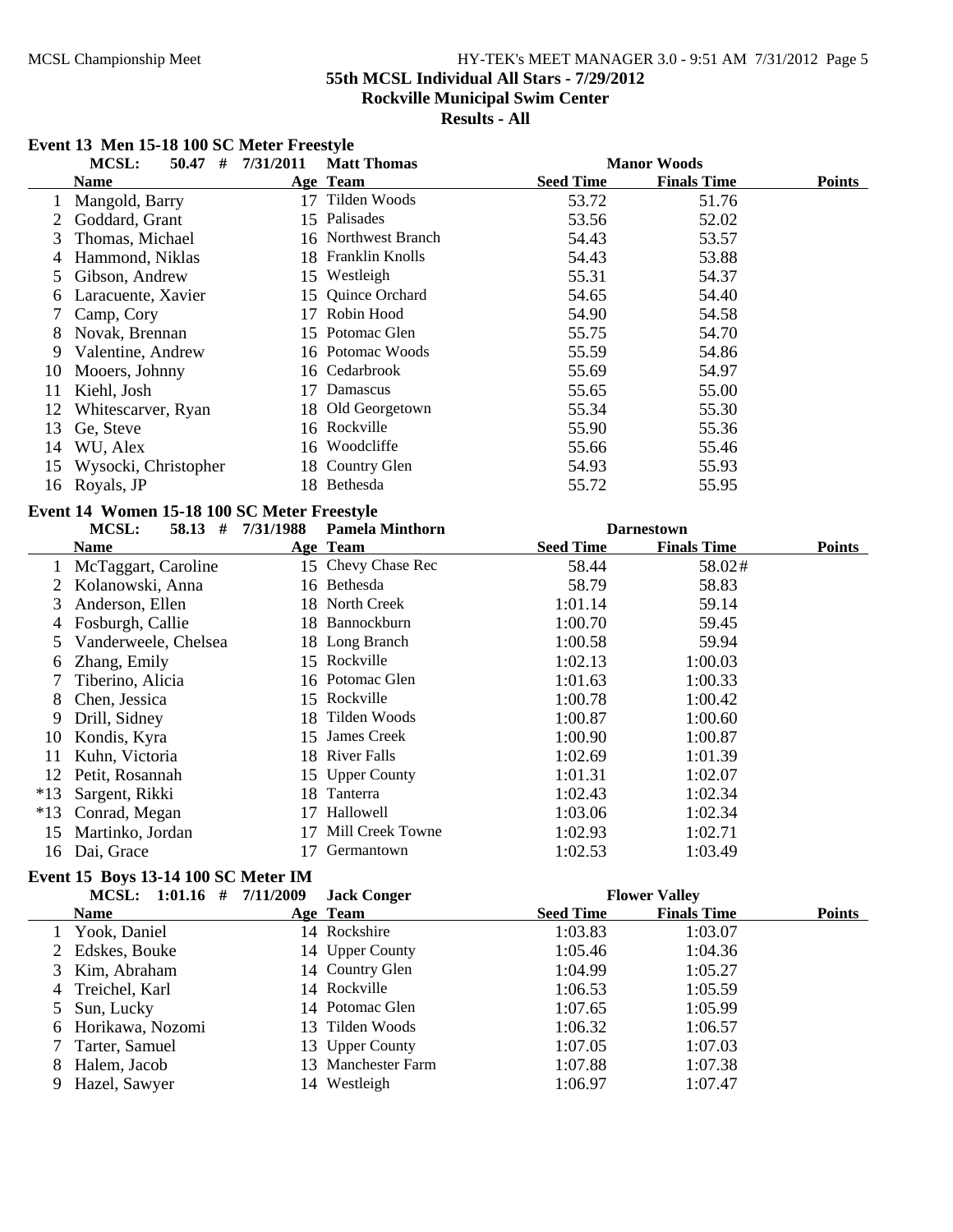**55th MCSL Individual All Stars - 7/29/2012**

**Rockville Municipal Swim Center**

**Results - All**

# **(Event 15 Boys 13-14 100 SC Meter IM)**

|    | <b>Name</b>                          |          | Age Team             | <b>Seed Time</b> | <b>Finals Time</b> | <b>Points</b> |
|----|--------------------------------------|----------|----------------------|------------------|--------------------|---------------|
| 10 | Sukachevin, Kaden                    |          | 14 Hillandale        | 1:08.33          | 1:07.55            |               |
| 11 | Girguis, Mark                        |          | 14 Middlebridge      | 1:08.59          | 1:07.59            |               |
| 12 | Tiberino, Matthew                    |          | 13 Potomac Glen      | 1:09.72          | 1:07.98            |               |
| 13 | Chlopak, Jack                        | 13       | Somerset             | 1:09.10          | 1:08.25            |               |
| 14 | LI, Alan                             | 13       | Germantown           | 1:09.26          | 1:09.00            |               |
| 15 | Vissering, Alex                      | 13       | Old Georgetown       | 1:07.99          | 1:09.07            |               |
| 16 | Kenney, Matthew                      |          | 14 Ashton            | 1:09.92          | 1:10.49            |               |
|    | Event 16 Girls 13-14 100 SC Meter IM |          |                      |                  |                    |               |
|    | MCSL: $1:06.09$ #                    | 7/9/2011 | <b>Katie Ledecky</b> |                  | <b>Palisades</b>   |               |
|    | Name                                 |          | Age Team             | <b>Seed Time</b> | <b>Finals Time</b> | Points        |
|    | GU, Elaina                           |          | 14 Rockville         | 1:08.21          | 1:06.50            |               |
|    | Lindsey, Hannah                      |          | 14 Regency Estates   | 1:08.18          | 1:07.00            |               |
| 3  | Song, Kelsy                          |          | 14 Woodcliffe        | 1:09.52          | 1:09.77            |               |
| 4  | Luigard, Claire                      |          | 14 Daleview          | 1:12.16          | 1:10.05            |               |
| 5  | Holmes, Abbey                        |          | 14 Calverton         | 1:10.69          | 1:10.06            |               |
| 6  | Doan, Melanie                        |          | 14 Stonegate         | 1:11.53          | 1:10.29            |               |
|    | Yegher, Jaycee                       | 13       | Darnestown           | 1:11.07          | 1:10.30            |               |
| 8  | El-Masry, Sophie                     |          | 14 Rockville         | 1:10.87          | 1:10.32            |               |
| 9  | Song, Dorit                          |          | 14 Upper County      | 1:09.89          | 1:10.63            |               |
| 10 | Gribble, Dylan Rachel                |          | 13 Manchester Farm   | 1:12.62          | 1:11.00            |               |
|    | $\sim$ $\sim$ $\sim$ $\sim$ $\sim$   |          | $1.4$ D. $1!$ . $1$  | 1.1000           | 1.100              |               |

| 6 Doan, Melanie          |              | 14 Stonegate          | 1:11.53 | 1:10.29 |
|--------------------------|--------------|-----------------------|---------|---------|
| 7 Yegher, Jaycee         |              | 13 Darnestown         | 1:11.07 | 1:10.30 |
| 8 El-Masry, Sophie       |              | 14 Rockville          | 1:10.87 | 1:10.32 |
| 9 Song, Dorit            |              | 14 Upper County       | 1:09.89 | 1:10.63 |
| 10 Gribble, Dylan Rachel |              | 13 Manchester Farm    | 1:12.62 | 1:11.00 |
| 11 Gregory, Catherine    | 14 Palisades |                       | 1:12.03 | 1:12.35 |
| 12 Waechter, Maddie      |              | 13 Franklin Knolls    | 1:12.40 | 1:12.88 |
| 13 Kaplan, Mara          |              | 13 Potomac Woods      | 1:12.03 | 1:13.21 |
| 14 Ellett, Katie         |              | 13 Tilden Woods       | 1:13.84 | 1:13.51 |
| 15 Moore, Emma           |              | 14 Northwest Branch   | 1:13.26 | 1:15.34 |
| 16 Fulton, Kate          |              | 14 Connecticut Belair | 1:13.19 | 1:16.12 |

# **Event 17 Boys 8 & Under 25 SC Meter Backstroke**

|                 | 18.09<br>#<br>MCSL:  | 6/25/2011 | <b>Darius Truong</b>  |                  | <b>Rockville</b>   |               |
|-----------------|----------------------|-----------|-----------------------|------------------|--------------------|---------------|
|                 | Name                 |           | Age Team              | <b>Seed Time</b> | <b>Finals Time</b> | <b>Points</b> |
|                 | 1 Fitch, David       |           | 8 Potomac             | 19.73            | 19.23              |               |
|                 | Odim, Emmanuel       |           | 8 Rockville           | 19.85            | 19.51              |               |
| 3               | Van Wagener, Jackson | 8.        | Wildwood Manor        | 20.82            | 20.52              |               |
| 4               | Zhang, Jordan        | 8         | Stonebridge           | 22.14            | 21.51              |               |
| 5               | Wolfson, Josh        | 8         | Tallyho               | 20.42            | 21.99              |               |
| 6               | Greenberg, Cole      |           | 8 Quince Orchard      | 22.81            | 22.02              |               |
| $7\overline{ }$ | Wolk, Alex           |           | 8 Stonegate           | 20.99            | 22.09              |               |
| 8               | Hess, Michael        | 8         | Damascus              | 22.43            | 22.12              |               |
| 9               | Good, Asher          |           | Wildwood Manor        | 22.25            | 22.63              |               |
| 10              | Webster, Jordan      |           | 8 Mill Creek Towne    | 21.67            | 22.68              |               |
| 11              | Hamilton, TJ         |           | 8 Little Falls        | 22.49            | 22.80              |               |
| 12              | Bretz, Jason         | 8         | <b>Waters Landing</b> | 22.19            | 23.05              |               |
| 13              | Vilbig, Umi          | 8.        | <b>Waters Landing</b> | 22.35            | 23.31              |               |
| 14              | Lee, Jett            | 8         | Mill Creek Towne      | 21.69            | 23.83              |               |
| 15              | Sun, Ashton Yiyang   |           | 6 King Farm           | 22.90            | 24.48              |               |
| 16              | Liewehr, Adam        |           | Ashton                | 21.96            | 24.73              |               |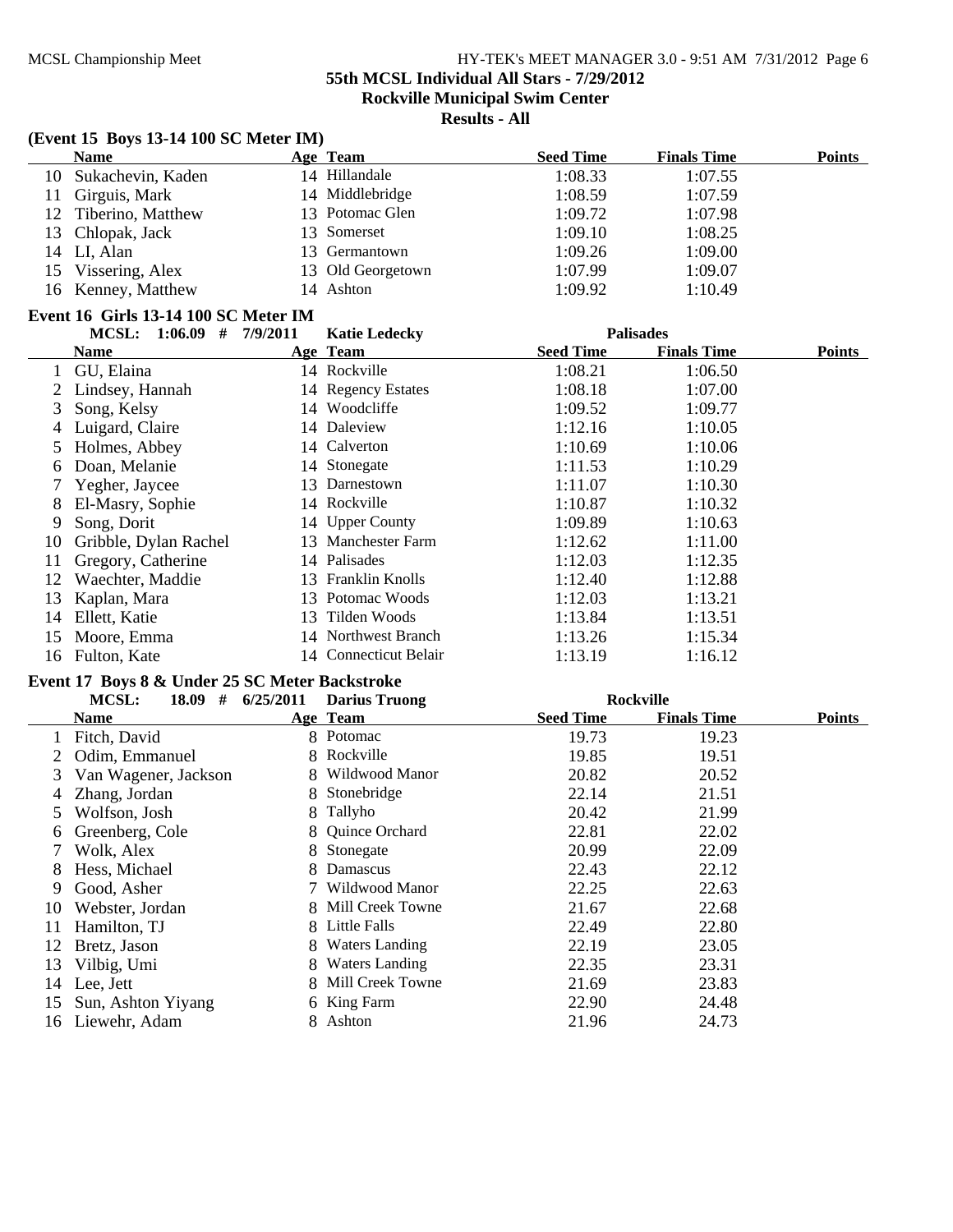**55th MCSL Individual All Stars - 7/29/2012**

**Rockville Municipal Swim Center**

**Results - All**

#### **Event 18 Girls 8 & Under 25 SC Meter Backstroke**

|                | MCSL:<br>$18.58$ #                         | 7/31/1982             | <b>Karla Wilson</b>   |                  | <b>Manor Woods</b>  |               |
|----------------|--------------------------------------------|-----------------------|-----------------------|------------------|---------------------|---------------|
|                | <b>Name</b>                                |                       | Age Team              | <b>Seed Time</b> | <b>Finals Time</b>  | <b>Points</b> |
|                | 1 Hallmark, Kate                           |                       | 8 Bethesda            | 20.08            | 19.84               |               |
| 2              | Myers, Ella Donya                          | 8                     | King Farm             | 21.26            | 20.64               |               |
| 3              | Kincaid, Colleen                           | 8.                    | Robin Hood            | 22.00            | 21.30               |               |
| 4              | Dressler, Isabella                         |                       | 8 North Creek         | 22.22            | 21.33               |               |
| 5              | CU, Jasmine                                | 8                     | <b>Upper County</b>   | 21.00            | 21.48               |               |
| 6              | Campbell, Maeve                            | 8                     | <b>Flower Valley</b>  | 22.34            | 21.67               |               |
| 7              | Duncan, Sophie                             | 8                     | Seven Locks           | 22.53            | 22.18               |               |
| 8              | Venditti, Francesca                        |                       | 8 Country Glen        | 22.48            | 22.38               |               |
| 9              | Kincaid, Meaghan                           |                       | 8 Robin Hood          | 22.21            | 22.62               |               |
| 10             | Sharp, Rachel                              |                       | 8 Lake Marion         | 23.03            | 22.89               |               |
| 11             | Deng, Connie                               |                       | 8 Manchester Farm     | 22.93            | 23.30               |               |
| 12             | Morissette, Kylie                          |                       | 8 Woodcliffe          | 23.03            | 23.62               |               |
| 13             | Yetter, Grace                              |                       | 8 Wildwood Manor      | 22.78            | 23.82               |               |
| 14             | Lin, Brianna                               |                       | 7 Rockville           | 22.31            | 24.00               |               |
| 15             | West, Lauren                               |                       | 7 Northwest Branch    | 22.77            | 24.21               |               |
| 16             | Clark, Lauren                              |                       | 7 Upper County        | 22.90            | 24.31               |               |
|                | Event 19 Boys 9-10 25 SC Meter Backstroke  |                       |                       |                  |                     |               |
|                | $16.21$ #<br>MCSL:                         | 7/29/2007             | <b>Grant Goddard</b>  |                  | <b>Palisades</b>    |               |
|                | <b>Name</b>                                |                       | Age Team              | <b>Seed Time</b> | <b>Finals Time</b>  | Points        |
| 1              | Laracuente, Gabriel                        |                       | 10 Quince Orchard     | 16.93            | 17.05               |               |
| 2              | Song, Kenny                                |                       | 10 Woodcliffe         | 16.57            | 17.17               |               |
| 3              | Gross, Jordan                              |                       | 10 Country Glen       | 17.50            | 17.88               |               |
| $\overline{4}$ | Oehler, Harrison                           |                       | 10 Woodley Gardens    | 17.58            | 17.99               |               |
| 5              | Karayianis, Nick                           |                       | 10 Rockville          | 18.01            | 18.20               |               |
| 6              | Lindner, Jacob                             |                       | 10 Lakeland           | 16.85            | 18.31               |               |
| 7              | West, Nicholas                             |                       | 9 Northwest Branch    | 18.51            | 18.36               |               |
| 8              | Bayler, Zach                               |                       | 10 Robin Hood         | 18.69            | 18.45               |               |
| 9              | Feyerick, Brett                            |                       | 9 Tallyho             | 17.76            | 18.54               |               |
| 10             | VU, Christopher                            |                       | 9 Stonegate           | 18.37            | 18.62               |               |
| 11             | Collishaw, James                           |                       | 9 Old Georgetown      | 18.45            | 18.72               |               |
| 12             | Keller, Sean                               |                       | 10 Connecticut Belair | 18.84            | 18.75               |               |
| 13             | Casey-Bolanos, Max                         |                       | 10 Northwest Branch   | 19.02            | 19.15               |               |
| 14             | Lattner, Mark                              |                       | 10 Damascus           | 18.68            | 19.19               |               |
| 15             | Roberts, Joshua                            |                       | 10 Mohican            | 19.16            | 19.27               |               |
|                | 16 Crocker, Jonathan                       |                       | 10 Mill Creek Towne   | 18.38            | 19.52               |               |
|                | Event 20 Girls 9-10 25 SC Meter Backstroke |                       |                       |                  |                     |               |
|                | MCSL:                                      | $16.29$ # $6/26/2010$ | <b>Emily Wang</b>     |                  | <b>Upper County</b> |               |
|                | <b>Name</b>                                |                       | Age Team              | <b>Seed Time</b> | <b>Finals Time</b>  | <b>Points</b> |
|                | 1 Liu, Amanda                              |                       | 10 Bethesda           | 16.97            | 17.06               |               |
|                | 2 Lamb, Shannon                            |                       | 10 Stonegate          | 17.39            | 17.65               |               |
| 3              | Ryland, Claire                             |                       | 9 Calverton           | 18.56            | 17.93               |               |
|                | 4 Higgins, Makenzie                        |                       | 10 Stonebridge        | 17.69            | 18.11               |               |

5 Hayes, Victoria 10 Germantown 18.23 18.14<br>6 Bacon, Phoebe 9 Tallyho 18.12 18.26 6 Bacon, Phoebe 9 Tallyho 18.12 18.26<br>
7 Illig, Rachel 10 Eldwick 19.16 18.80

8 Adelman, Cailynn Leigh 10 Darnestown 18.45 18.88<br>
9 Lightcap, Lindsev 10 Poolesville 18.95 19.10 9 Lightcap, Lindsey 10 Poolesville 18.95 19.10

7 Illig, Rachel 10 Eldwick<br>8. Adelman, Cailvnn Leigh 10 Darnestown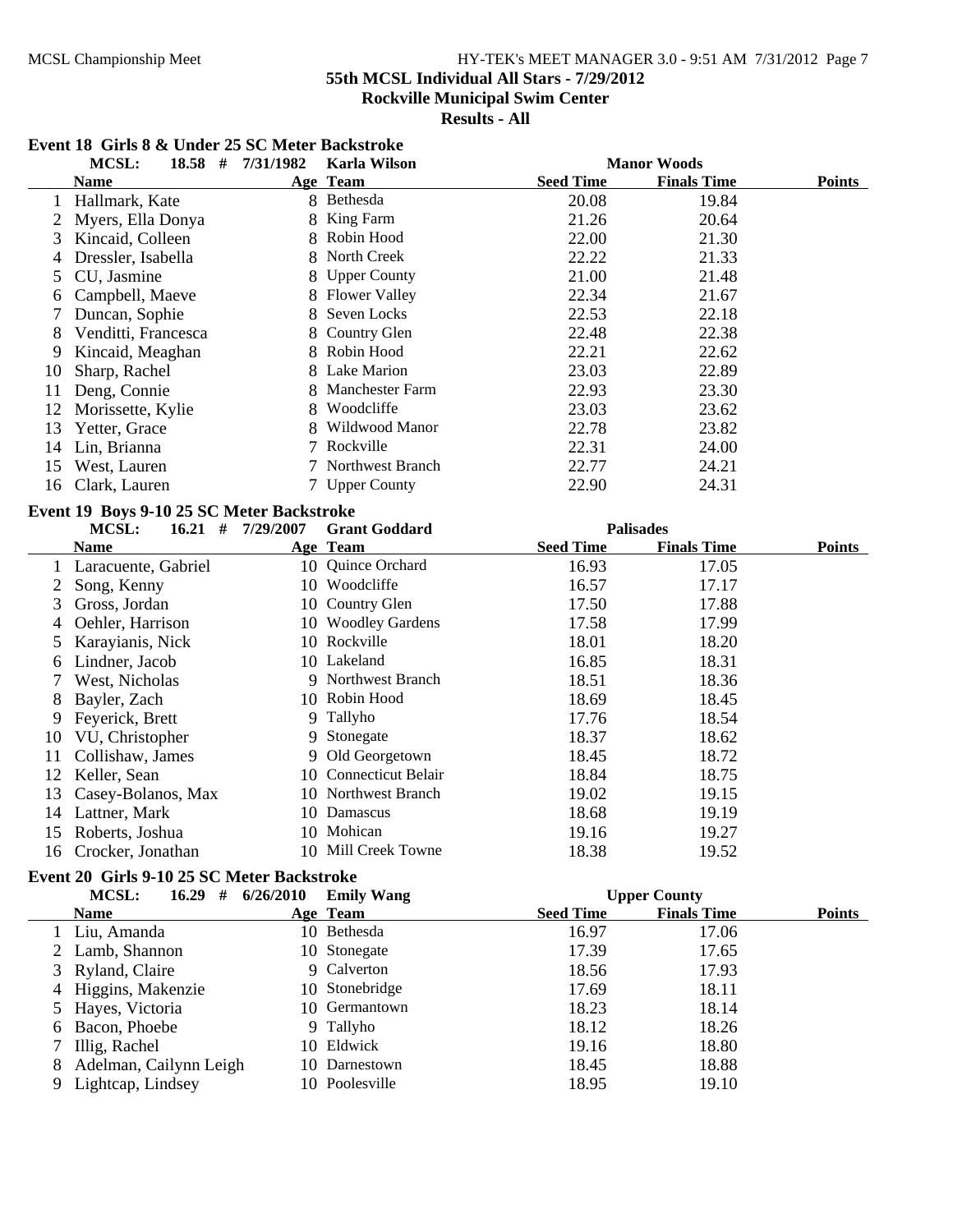**55th MCSL Individual All Stars - 7/29/2012**

**Rockville Municipal Swim Center**

**Results - All**

#### **(Event 20 Girls 9-10 25 SC Meter Backstroke)**

| <b>Name</b>           | Age Team         | <b>Seed Time</b> | <b>Finals Time</b> | <b>Points</b> |
|-----------------------|------------------|------------------|--------------------|---------------|
| 10 Hallmark, Caroline | 10 Bethesda      | 18.90            | 19.11              |               |
| 11 Rose, Abbey        | 10 Tanterra      | 18.76            | 19.24              |               |
| 12 Harnois, Hannah    | 10 Kentlands     | 18.81            | 19.26              |               |
| 13 Wang, Autumn       | 10 Woodcliffe    | 19.16            | 19.32              |               |
| 14 Brick, Lindsey     | 10 Lakeland      | 18.84            | 19.35              |               |
| 15 Good, Tatum        | 9 Wildwood Manor | 18.28            | 19.46              |               |
| 16 Bloomer, Sky       | 10 Long Branch   | 18.40            | 19.71              |               |

#### **Event 21 Men 15-18 100 SC Meter Backstroke**

|    | MCSL:<br>53.48 #   | 7/14/2012 | <b>Jack Conger</b>   |                  | <b>Flower Valley</b> |               |
|----|--------------------|-----------|----------------------|------------------|----------------------|---------------|
|    | Name               |           | Age Team             | <b>Seed Time</b> | <b>Finals Time</b>   | <b>Points</b> |
|    | Conger, Jack       | 17        | <b>Flower Valley</b> | 53.48            | 53.70                |               |
|    | Powell, Garrett    | 17        | Tilden Woods         | 57.22            | 56.67                |               |
| 3  | Pham, Tyler        | 18.       | North Creek          | 1:00.37          | 59.47                |               |
| 4  | Gibson, Matt       | 17        | Eldwick              | 1:01.06          | 59.58                |               |
| 5. | Gibson, Andrew     |           | 15 Westleigh         | 1:00.69          | 59.67                |               |
| 6  | Fu, Kevin          | 17        | Rockville            | 1:02.27          | 1:00.30              |               |
|    | Johnson, Duncan    |           | 16 Manor Woods       | 1:02.20          | 1:00.77              |               |
| 8  | Freeman, John      |           | 16 Kentlands         | 1:01.98          | 1:01.13              |               |
| 9  | Tragotsis, Nikos   |           | 15 Westleigh         | 1:02.65          | 1:01.19              |               |
| 10 | Lair Ferrari, Andy | 17        | <b>Bannockburn</b>   | 1:02.72          | 1:01.23              |               |
| 11 | Garrity, Chris     | 18.       | Little Falls         | 1:01.58          | 1:01.47              |               |
| 12 | Rios JR, Jorge     | 17        | Long Branch          | 1:01.72          | 1:02.08              |               |
| 13 | Camp, Cory         | 17        | Robin Hood           | 1:01.84          | 1:02.51              |               |
| 14 | Cleary, Michael    | 18        | Ashton               | 1:03.23          | 1:02.63              |               |
| 15 | Wang, Alvin        |           | 16 Quince Orchard    | 1:03.15          | 1:03.05              |               |
| 16 | Springer, Gavin    | 15.       | Somerset             | 1:03.03          | 1:03.86              |               |

# **Event 22 Women 15-18 100 SC Meter Backstroke**

|    | $1:02.88$ #<br><b>MCSL:</b> | 7/29/2007 | <b>Cara Chuang</b>       |                  | <b>Rockville</b>   |               |
|----|-----------------------------|-----------|--------------------------|------------------|--------------------|---------------|
|    | <b>Name</b>                 |           | Age Team                 | <b>Seed Time</b> | <b>Finals Time</b> | <b>Points</b> |
|    | Mulquin, Catherine          | 17        | Mill Creek Towne         | 1:07.48          | 1:04.11            |               |
|    | Ares, Natalya               | 17        | <b>Inverness Forest</b>  | 1:09.84          | 1:04.84            |               |
| 3  | Meyer, Charlotte            | 17        | <b>Carderock Springs</b> | 1:06.14          | 1:05.60            |               |
| 4  | Anderson, Ellen             |           | 18 North Creek           | 1:08.04          | 1:05.71            |               |
| 5  | Fosburgh, Elizabeth         | 17        | <b>Bannockburn</b>       | 1:07.51          | 1:06.15            |               |
| 6  | Horikawa, Natsumi           |           | 15 Tilden Woods          | 1:06.63          | 1:06.16            |               |
|    | Vanderweele, Chelsea        |           | 18 Long Branch           | 1:07.96          | 1:07.55            |               |
| 8  | Johnson, Morgan             |           | 16 Norbeck Grove         | 1:08.39          | 1:08.15            |               |
| 9  | Conrad, Megan               | 17        | Hallowell                | 1:09.13          | 1:08.43            |               |
| 10 | Ship, Hannah                |           | 15 Tilden Woods          | 1:11.62          | 1:08.74            |               |
| 11 | Bolek, Emily                |           | 18 Westleigh             | 1:10.94          | 1:08.80            |               |
| 12 | Dai, Grace                  | 17        | Germantown               | 1:09.54          | 1:09.28            |               |
| 13 | Schipani, Jessica           | 16        | Stonegate                | 1:10.82          | 1:09.50            |               |
| 14 | Sherman, Ellie              |           | 15 Country Glen          | 1:09.87          | 1:10.20            |               |
| 15 | Lathrop, Emily              |           | Robin Hood               | 1:10.84          | 1:11.52            |               |
| 16 | Mattke, Elia                |           | 15 Daleview              | 1:11.98          | 1:11.73            |               |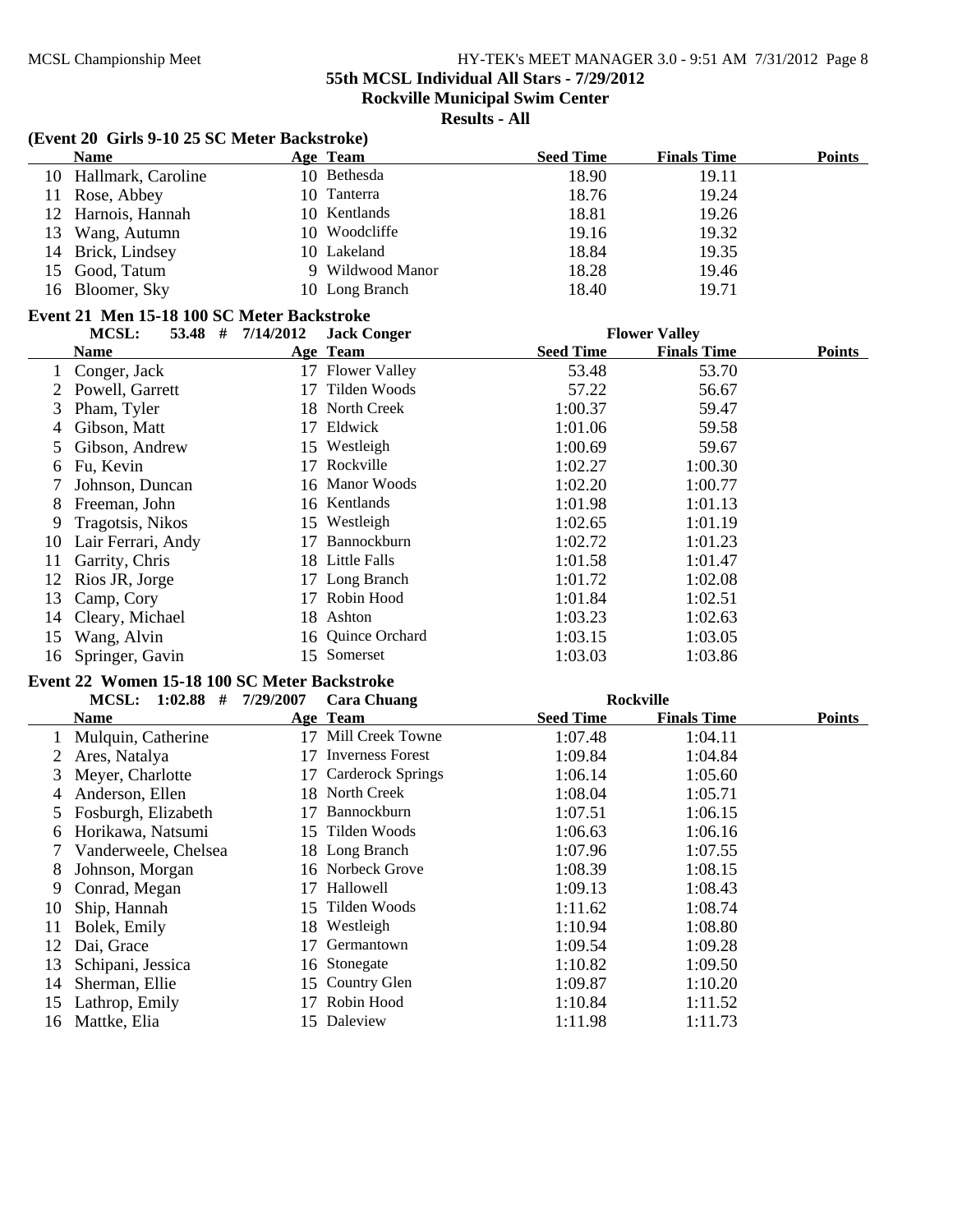# MCSL Championship Meet HY-TEK's MEET MANAGER 3.0 - 9:51 AM 7/31/2012 Page 9 **55th MCSL Individual All Stars - 7/29/2012 Rockville Municipal Swim Center**

# **Results - All**

|                | <b>MCSL:</b><br>$30.42$ # $7/16/2011$       |    | <b>Devin Truong</b>    |                  | <b>Rockville</b>   |               |
|----------------|---------------------------------------------|----|------------------------|------------------|--------------------|---------------|
|                | <b>Name</b>                                 |    | Age Team               | <b>Seed Time</b> | <b>Finals Time</b> | <b>Points</b> |
| 1              | Wijesekera, Sanjay                          |    | 12 Rockville           | 31.35            | 30.98              |               |
| 2              | Fouts, Eli                                  |    | 12 Manchester Farm     | 32.08            | 31.90              |               |
| 3              | Lazar, Aaron                                | 11 | Potomac Woods          | 33.70            | 33.19              |               |
| 4              | Kim, Justin                                 |    | 12 Woodcliffe          | 33.31            | 33.54              |               |
| 5              | Nguyen, Matthew                             |    | 12 King Farm           | 33.41            | 33.74              |               |
| 6              | Wills, John                                 |    | 12 Old Georgetown      | 33.25            | 33.77              |               |
| 7              | Kim, Nathan                                 |    | 12 Upper County        | 34.81            | 34.20              |               |
| 8              | Rose, Jack                                  | 11 | <b>Woodley Gardens</b> | 34.59            | 34.64              |               |
| 9              | Wong, Michael                               | 12 | Germantown             | 34.08            | 34.66              |               |
| 10             | Demitz, Connor                              |    | 12 Garrett Park        | 34.58            | 34.71              |               |
| 11             | Higgins, Nathan                             |    | 12 Stonebridge         | 34.45            | 34.78              |               |
| 12             | Crane, Duncan                               |    | 12 Rock Creek          | 35.09            | 34.94              |               |
| 13             | Barclay, Kyle                               |    | 12 Tallyho             | 34.96            | 35.57              |               |
| 14             | Qin, Jeffrey                                |    | 11 Rockville           | 35.99            | 35.75              |               |
| 15             | Schwartz, Andrei                            |    | 11 Rockville           | 35.83            | 35.91              |               |
| 16             | Mulquin, Matthew                            |    | 12 Mill Creek Towne    | 35.13            | 36.78              |               |
|                | Event 24 Girls 11-12 50 SC Meter Backstroke |    |                        |                  |                    |               |
|                | MCSL:<br>$31.62$ # $8/2/2009$               |    | <b>Lauren James</b>    |                  | <b>Poolesville</b> |               |
|                | <b>Name</b>                                 |    | Age Team               | <b>Seed Time</b> | <b>Finals Time</b> | <b>Points</b> |
|                | 1 Wang, Emilyt                              |    | 12 Upper County        | 32.03            | 31.65              |               |
| $\overline{2}$ | McGrath, Olivia                             |    | 12 Bethesda            | 33.84            | 32.94              |               |
| 3              | Robison, Erica                              |    | 12 Mohican             | 35.57            | 33.58              |               |
| 4              | Lechner, Katarina                           |    | 11 North Creek         | 36.68            | 34.50              |               |
| 5              | Riddihough, Thiany                          |    | 12 Carderock Springs   | 34.56            | 34.61              |               |
| $*6$           | Elliott, Grace                              |    | 12 Manchester Farm     | 34.47            | 34.97              |               |
|                | *6 Westrick, Zoe                            |    | 12 Old Georgetown      | 36.16            | 34.97              |               |
| 8              | Bonetta-Misteli, Kiki                       |    | 12 Garrett Park        | 36.53            | 35.40              |               |
| 9              | Lamb, Caroline                              |    | 12 Stonegate           | 36.00            | 35.74              |               |
| 10             | Gutierrez, Rafaela                          |    | 12 Potomac Woods       | 36.01            | 35.87              |               |
| 11             | Plihal, Olivia                              |    | 12 Stonegate           | 34.91            | 36.09              |               |
| 12             |                                             |    |                        |                  |                    |               |
|                | Bacon, Sophie                               |    | 11 Tallyho             | 36.08            | 36.26              |               |
| 13             | Tirrell, Audrey                             |    | 11 Lake Marion         | 36.06            | 36.33              |               |
| 14             | Baigal, Arona                               |    | 12 Germantown          | 35.44            | 36.48              |               |
| 15             | Katsigiannakis, Afroditi                    |    | 12 Rockville           | 36.53            | 37.71              |               |

#### **Event 23 Boys 11-12 50 SC Meter Backstroke**

# **Event 25 Boys 13-14 50 SC Meter Backstroke**

|   | 27.70#<br><b>MCSL:</b> | 6/27/2009 | <b>Jack Conger</b>    |                  | <b>Flower Valley</b> |               |
|---|------------------------|-----------|-----------------------|------------------|----------------------|---------------|
|   | <b>Name</b>            |           | Age Team              | <b>Seed Time</b> | <b>Finals Time</b>   | <b>Points</b> |
|   | Jeang, John            |           | 14 Rockville          | 29.05            | 29.00                |               |
|   | 2 Henneman, John       |           | 14 Kentlands          | 30.79            | 29.33                |               |
| 3 | Ashkin, Jase           |           | 14 King Farm          | 30.40            | 29.38                |               |
| 4 | Yook, Daniel           |           | 14 Rockshire          | 29.74            | 29.41                |               |
|   | Alaniz, Griffin        |           | 13 Connecticut Belair | 30.37            | 30.00                |               |
| 6 | Tiberino, Matthew      |           | 13 Potomac Glen       | 31.03            | 30.41                |               |
|   | Edskes, Bouke          |           | 14 Upper County       | 30.83            | 30.58                |               |
| 8 | Davila, Jordan         |           | 14 Wildwood Manor     | 31.28            | 30.60                |               |
| 9 | AN, William            |           | 14 Clopper's Mill     | 32.18            | 30.64                |               |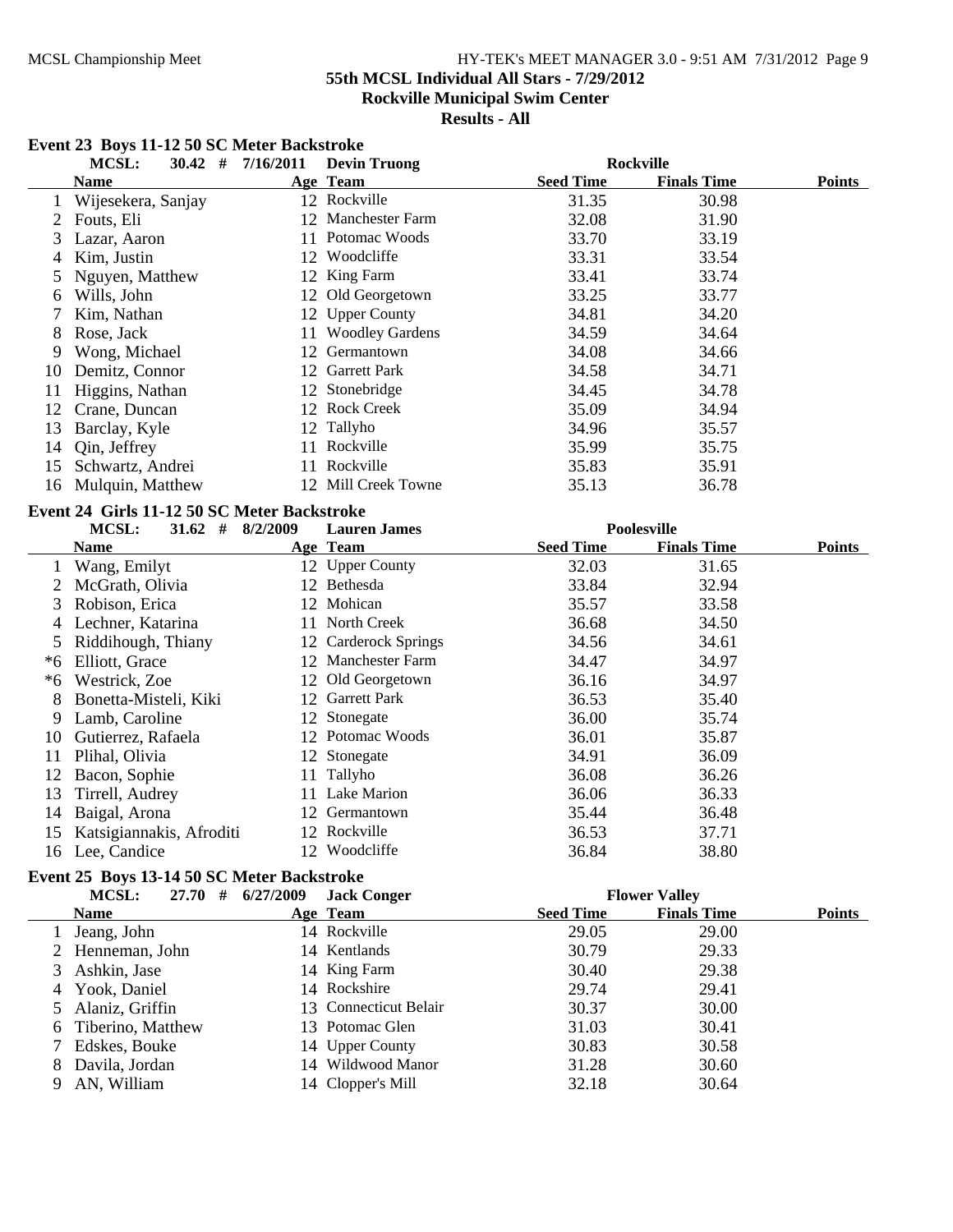**55th MCSL Individual All Stars - 7/29/2012**

**Rockville Municipal Swim Center**

**Results - All**

# **(Event 25 Boys 13-14 50 SC Meter Backstroke)**

| <b>Name</b>         | Age Team              | <b>Seed Time</b> | <b>Finals Time</b> | Points |
|---------------------|-----------------------|------------------|--------------------|--------|
| 10 Horikawa, Nozomi | 13 Tilden Woods       | 30.78            | 30.90              |        |
| 11 MACKEY, Colin    | 14 Country Glen       | 31.68            | 31.19              |        |
| 12 Chen, Daniel     | 13 Rockville          | 31.37            | 31.40              |        |
| 13 Gutman, Tyler    | 14 Old Georgetown     | 30.72            | 31.53              |        |
| 14 Cosgrove, Jack   | 14 Connecticut Belair | 31.81            | 31.81              |        |
| 15 DE Leon, Benito  | 14 Woodcliffe         | 32.19            | 32.32              |        |
| 16 Chlopak, Jack    | 13 Somerset           | 32.32            | 32.88              |        |

#### **Event 26 Girls 13-14 50 SC Meter Backstroke**

|             | #<br>MCSL:<br>30.01 | 7/30/2006 | <b>Cara Chuang</b>     | <b>Rockville</b> |                    |               |
|-------------|---------------------|-----------|------------------------|------------------|--------------------|---------------|
|             | Name                |           | Age Team               | <b>Seed Time</b> | <b>Finals Time</b> | <b>Points</b> |
|             | Johnson, Catherine  |           | 14 Twin Farms          | 32.25            | 30.48              |               |
|             | 2 Lindsey, Hannah   |           | 14 Regency Estates     | 30.23            | 30.77              |               |
| 3           | Alvarado, Carly     |           | 14 Upper County        | 31.93            | 32.45              |               |
| 4           | Goetcheus, Grace    |           | 14 Cedarbrook          | 32.19            | 32.49              |               |
|             | Kirsch, Sydney      |           | 14 Cedarbrook          | 32.23            | 32.51              |               |
| 6           | Haeberle, Lily      |           | 13 Franklin Knolls     | 32.59            | 33.18              |               |
| $7^{\circ}$ | Asbury, Fiona       |           | 14 Potomac             | 34.33            | 33.70              |               |
| 8           | HO, Connie          |           | 14 Potomac Glen        | 34.96            | 33.72              |               |
| 9           | Spivey, Lillie      |           | 14 Washingtonian Woods | 33.64            | 33.86              |               |
| 10          | Edwing, Deanna      | 13.       | Darnestown             | 33.82            | 34.00              |               |
| 11          | Sun, Grace          | 13.       | Rockville              | 34.17            | 34.18              |               |
| 12          | Kent, Helen         |           | 14 Woodley Gardens     | 34.19            | 34.36              |               |
| 13          | WU, Fanny           | 13.       | Woodcliffe             | 34.80            | 34.42              |               |
| 14          | Rosenkoetter, Emily | 13.       | Little Falls           | 34.97            | 34.53              |               |
| 15          | Edwing, Kelsea      | 13.       | Darnestown             | 34.86            | 34.92              |               |
| 16          | Speiser, Tess       |           | 14 Mohican             | 34.96            | 35.59              |               |

# **Event 27 Men 15-18 100 SC Meter IM**

|    | MCSL:<br>57.17<br># | 7/27/2008 | <b>Eric Friedland</b> |                  | <b>Tilden Woods</b> |               |
|----|---------------------|-----------|-----------------------|------------------|---------------------|---------------|
|    | Name                |           | Age Team              | <b>Seed Time</b> | <b>Finals Time</b>  | <b>Points</b> |
|    | Ekstrom, Jonathan   |           | 18 Rock Creek         | 1:00.73          | 58.21               |               |
|    | Powell, Garrett     | 17        | Tilden Woods          | 1:00.28          | 59.68               |               |
| 3  | Foster, Jack        |           | 16 Glenwood           | 1:00.87          | 1:00.13             |               |
| 4  | GU, Harrison        |           | 16 Rockville          | 1:01.87          | 1:00.56             |               |
| 5  | Vissering, Carsten  |           | 15 Old Georgetown     | 1:02.37          | 1:01.62             |               |
| 6  | Garfield, Evan      |           | 18 Mill Creek Towne   | 1:02.50          | 1:01.68             |               |
|    | Freeman, John       |           | 16 Kentlands          | 1:02.53          | 1:01.93             |               |
| 8  | Pham, Tyler         |           | 18 North Creek        | 1:02.27          | 1:02.03             |               |
| 9  | Moore, Austin       | 17        | Franklin Knolls       | 1:01.93          | 1:02.35             |               |
| 10 | Lin, Eric           |           | 16 Upper County       | 1:02.78          | 1:02.62             |               |
| 11 | Hammond, Niklas     |           | 18 Franklin Knolls    | 1:03.23          | 1:02.74             |               |
| 12 | Lewis, Rory         | 15.       | Kenmont               | 1:03.19          | 1:03.26             |               |
| 13 | Rios JR, Jorge      |           | 17 Long Branch        | 1:02.69          | 1:03.35             |               |
| 14 | Goldberg, Steven    | 17        | Seven Locks           | 1:03.29          | 1:03.46             |               |
| 15 | Baird, Graham       | 15.       | <b>Rock Creek</b>     | 1:03.34          | 1:03.54             |               |
| 16 | Qian, Andrew        |           | 16 Upper County       | 1:03.31          | 1:04.62             |               |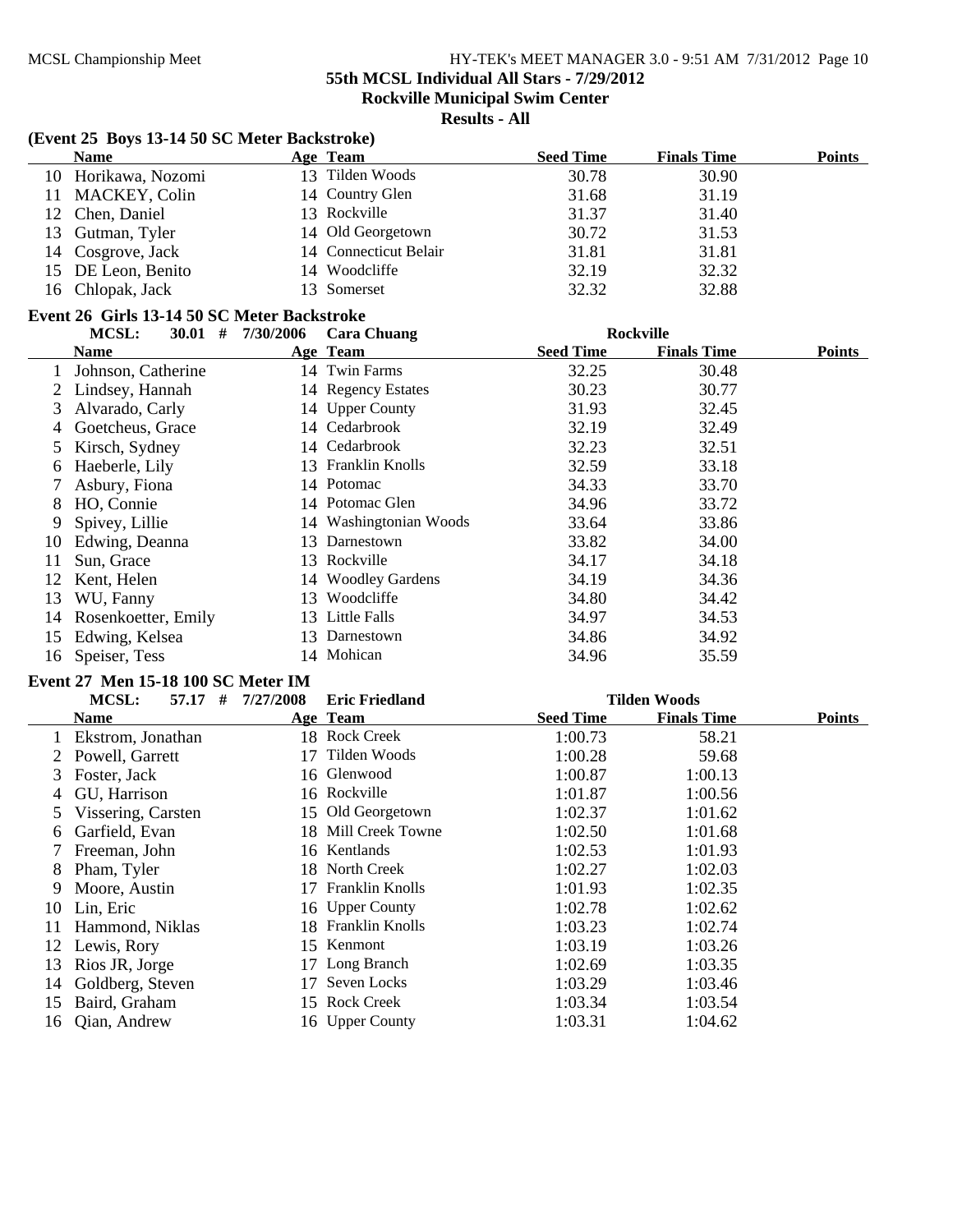## MCSL Championship Meet HY-TEK's MEET MANAGER 3.0 - 9:51 AM 7/31/2012 Page 11 **55th MCSL Individual All Stars - 7/29/2012**

**Rockville Municipal Swim Center**

**Results - All**

# **Event 28 Women 15-18 100 SC Meter IM**

|                | <b>MCSL:</b>                    | $1:05.83$ # $7/27/2008$                           | <b>Cara Chuang</b>       |                  | <b>Rockville</b>   |               |
|----------------|---------------------------------|---------------------------------------------------|--------------------------|------------------|--------------------|---------------|
|                | <b>Name</b>                     |                                                   | Age Team                 | <b>Seed Time</b> | <b>Finals Time</b> | <b>Points</b> |
| 1              | Tong, Reia                      |                                                   | 18 Bethesda              | 1:08.37          | 1:05.72#           |               |
| $\overline{c}$ | Meyer, Charlotte                |                                                   | 17 Carderock Springs     | 1:07.63          | 1:07.09            |               |
| 3              | Clark, Caroline                 |                                                   | 16 Mill Creek Towne      | 1:09.24          | 1:07.61            |               |
| 4              | Sun, Scarlett                   |                                                   | 15 Rockville             | 1:08.93          | 1:07.86            |               |
| 5              | Zhang, Emily                    |                                                   | 15 Rockville             | 1:09.14          | 1:08.19            |               |
| 6              | LI, Kristina                    |                                                   | 16 Stonebridge           | 1:09.37          | 1:08.73            |               |
| 7              | Illig, Michelle                 |                                                   | 17 Eldwick               | 1:11.67          | 1:08.86            |               |
| 8              | Horikawa, Natsumi               |                                                   | 15 Tilden Woods          | 1:10.48          | 1:08.93            |               |
| 9              | Hanson, Diana                   | 17                                                | <b>Upper County</b>      | 1:08.24          | 1:09.45            |               |
| 10             | Bolek, Emily                    |                                                   | 18 Westleigh             | 1:12.05          | 1:10.22            |               |
| 11             | Nugent, Haley                   |                                                   | 15 Wildwood Manor        | 1:11.30          | 1:10.70            |               |
| 12             | Zhou, Amy                       |                                                   | 15 Potomac Glen          | 1:12.13          | 1:10.76            |               |
| 13             | Sherman, Ellie                  |                                                   | 15 Country Glen          | 1:11.08          | 1:11.14            |               |
| 14             | Epstein, Anna                   |                                                   | 18 Tilden Woods          | 1:10.27          | 1:11.19            |               |
| 15             | Cleary, Katherine               |                                                   | 16 Ashton                | 1:11.02          | 1:11.37            |               |
|                | 16 Lathrop, Emily               |                                                   | 17 Robin Hood            | 1:11.82          | 1:12.05            |               |
|                |                                 | Event 29 Boys 8 & Under 25 SC Meter Breaststroke  |                          |                  |                    |               |
|                | <b>MCSL:</b>                    | 19.37 # 7/23/2011                                 | <b>Darius Truong</b>     |                  | <b>Rockville</b>   |               |
|                | <b>Name</b>                     |                                                   | Age Team                 | <b>Seed Time</b> | <b>Finals Time</b> | <b>Points</b> |
| 1              | Cerone, Harrison                |                                                   | 8 Darnestown             | 21.06            | 21.12              |               |
| 2              | Marder, James                   |                                                   | 8 Little Falls           | 22.63            | 21.33              |               |
| 3              | Tun, Ethan                      | 8                                                 | Potomac                  | 22.10            | 21.88              |               |
| 4              | Soros, Martin                   | 8                                                 | Wildwood Manor           | 23.13            | 22.47              |               |
| 5              | Spano, Anthony Noah             |                                                   | 8 Kentlands              | 23.91            | 23.76              |               |
| 6              | Lin, Charles                    |                                                   | Potomac Glen             | 24.23            | 24.29              |               |
| 7              | Fu, Ethan                       | 7                                                 | Rockville                | 24.37            | 24.40              |               |
| 8              | Golan, Nadav                    | 8                                                 | Norbeck Hills            | 23.35            | 24.47              |               |
| 9              | Barua, Alok                     |                                                   | King Farm                | 25.13            | 24.76              |               |
| 10             | Krishna-Rogers, Sachin          |                                                   | <b>Montgomery Square</b> | 24.50            | 24.83              |               |
| 11             | Syed, Aaban                     | 8                                                 | Robin Hood               | 25.16            | 25.03              |               |
| 12             |                                 |                                                   | 8 Old Farm               | 25.04            | 25.12              |               |
| 13             | Opdahl, Jordan<br>Dunne, Steven | 8                                                 | Quince Orchard           | 25.51            | 25.50              |               |
| 14             | Hamilton, TJ                    | 8                                                 | <b>Little Falls</b>      | 24.73            | 26.80              |               |
| 15             | Dietrich, Matt                  | 8                                                 | Hillandale               | 25.71            | 27.56              |               |
|                |                                 |                                                   |                          |                  |                    |               |
|                |                                 | Event 30 Girls 8 & Under 25 SC Meter Breaststroke |                          |                  |                    |               |
|                | MCSL:                           | $20.83$ # $7/19/2003$                             | <b>Yaly Levy</b>         |                  | <b>Rockville</b>   |               |
|                | <b>Name</b>                     |                                                   | Age Team                 | <b>Seed Time</b> | <b>Finals Time</b> | <b>Points</b> |
| 1              | Curtis, Jackie                  |                                                   | 8 Stonegate              | 23.75            | 22.87              |               |
| 2              | Schneider, Caroline Taylor      |                                                   | Potomac Woods            | 23.83            | 23.39              |               |
| 3              | Trowern, Ursula                 |                                                   | Chevy Chase Rec          | 23.38            | 23.42              |               |
| 4              | Weiss, Rebecca                  |                                                   | Westleigh                | 25.04            | 23.59              |               |
| 5              | Mello, Valerie                  | 8                                                 | Seven Locks              | 23.91            | 23.86              |               |
| 6              | Dorsey, Emma                    |                                                   | Olney Mill               | 24.72            | 24.09              |               |
| 7              | Nelson, Natalie                 | 8                                                 | Lake Marion              | 23.79            | 24.15              |               |
| 8              | Morrison, Sophia                | 8                                                 | Manchester Farm          | 25.25            | 24.29              |               |
| 9              | Venditti, Kara                  | 8                                                 | Country Glen             | 25.03            | 24.82              |               |
| 10             | Sharp, Rachel                   |                                                   | 8 Lake Marion            | 24.52            | 25.03              |               |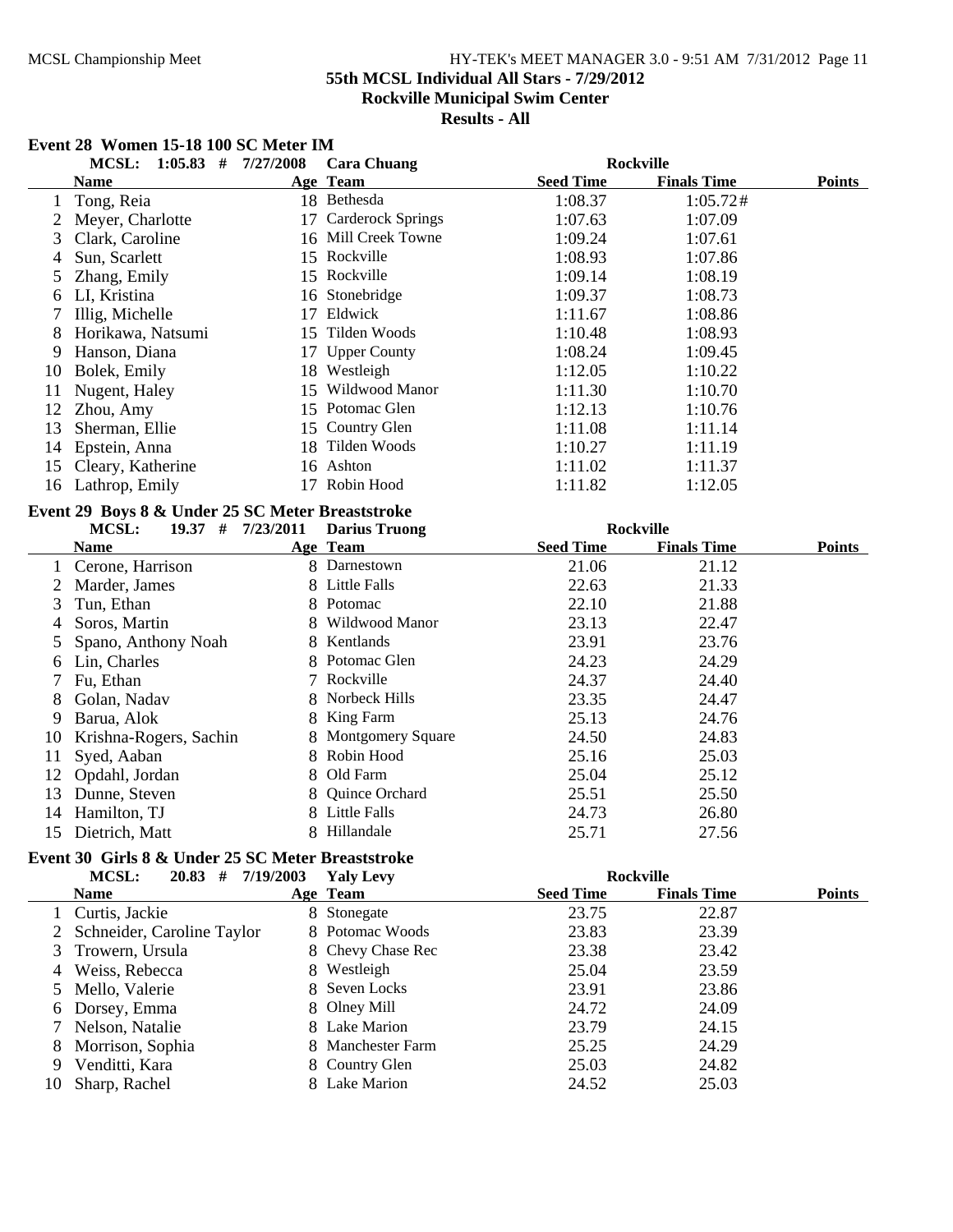**(Event 30 Girls 8 & Under 25 SC Meter Breaststroke)**

#### MCSL Championship Meet HY-TEK's MEET MANAGER 3.0 - 9:51 AM 7/31/2012 Page 12

**55th MCSL Individual All Stars - 7/29/2012**

**Rockville Municipal Swim Center**

|        | $\frac{1}{2}$<br><b>Name</b>                                |                       | Age Team               | <b>Seed Time</b> | <b>Finals Time</b>  | <b>Points</b> |
|--------|-------------------------------------------------------------|-----------------------|------------------------|------------------|---------------------|---------------|
|        | 11 Yetter, Grace                                            |                       | 8 Wildwood Manor       | 25.54            | 25.05               |               |
|        | 12 See, Laura                                               |                       | 8 Fallsmead            | 24.50            | 25.15               |               |
|        | 13 Austin-Vaias, Kayden                                     |                       | 8 Cedarbrook           | 25.25            | 25.27               |               |
|        | 14 Hammond, Marley                                          |                       | 8 North Creek          | 25.37            | 25.44               |               |
|        | 15 Gray, Molly                                              | 8                     | Ashton                 | 25.50            | 25.48               |               |
|        | 16 Bobeck, Abbie                                            |                       | 8 Somerset             | 25.13            | 26.32               |               |
|        |                                                             |                       |                        |                  |                     |               |
|        | Event 31 Boys 9-10 25 SC Meter Breaststroke<br><b>MCSL:</b> | 17.37 # 6/18/1994     | <b>Justin Pratt</b>    |                  | <b>Old Farm</b>     |               |
|        | <b>Name</b>                                                 |                       | Age Team               | <b>Seed Time</b> | <b>Finals Time</b>  | <b>Points</b> |
|        | 1 Li, Alan                                                  |                       | 10 Rockville           | 19.31            | 19.28               |               |
| 2      | Song, Kenny                                                 |                       | 10 Woodcliffe          | 18.83            | 19.70               |               |
| 3      | Garcia, Daniel                                              |                       | 9 Inverness Forest     | 20.05            | 19.78               |               |
| 4      | Bagshaw, Cole                                               |                       | 10 Cedarbrook          | 19.62            | 19.94               |               |
| 5      | McLaughlin, Evan                                            |                       | 10 Westleigh           | 20.07            | 20.16               |               |
|        | Nonato, Joe                                                 |                       | 10 Clopper's Mill      | 20.29            | 20.17               |               |
| 6<br>7 |                                                             |                       | 10 Merrimack Park      | 20.19            | 20.38               |               |
|        | Grinschgl, Johann                                           |                       | 10 King Farm           |                  |                     |               |
| 8      | Huang, Joey                                                 |                       | 9 Tallyho              | 21.00<br>20.30   | 20.56               |               |
| 9      | Zuo, Ben Long                                               |                       | Germantown             |                  | 20.57               |               |
| 10     | Ochman, Alexander                                           | 9                     |                        | 20.52            | 20.88               |               |
| 11     | Furgeson, Timothy                                           |                       | 10 Plantations         | 20.36            | 20.91               |               |
|        | 12 Mitchell, Cole                                           |                       | 9 Chevy Chase Rec      | 21.34            | 21.00               |               |
| 13     | Dietrich, Joey                                              |                       | 10 Hillandale          | 21.25            | 21.02               |               |
| 14     | Camacho, Steven                                             |                       | 10 Flower Hill         | 20.58            | 21.34               |               |
| 15     | Campbell, Talon                                             |                       | 10 Ashton              | 21.09            | 21.44               |               |
| 16     | Atanda, Noah Tunde                                          |                       | 10 Norbeck Hills       | 21.29            | 22.15               |               |
|        | Event 32 Girls 9-10 25 SC Meter Breaststroke                |                       |                        |                  |                     |               |
|        | MCSL:                                                       | $17.42$ # $7/31/2011$ | <b>Rachel Danegger</b> |                  | <b>Little Falls</b> |               |
|        | <b>Name</b>                                                 |                       | Age Team               | <b>Seed Time</b> | <b>Finals Time</b>  | <b>Points</b> |
|        | 1 Huang, Rebecca                                            |                       | 10 King Farm           | 20.03            | 18.98               |               |
|        | 2 Howley, Caroline                                          |                       | 10 Potomac Woods       | 19.33            | 19.08               |               |
| 3      | Wallace, Jordan                                             |                       | 10 Stonegate           | 19.82            | 19.33               |               |
| 4      | Ohr, Joelle                                                 |                       | 10 Country Glen        | 20.21            | 19.84               |               |
| 5      | Wang, Sophia Shuya                                          |                       | 10 Woodcliffe          | 20.44            | 20.11               |               |
| 6      | Heaton, Holly                                               |                       | 9 Garrett Park         | 21.02            | 20.14               |               |
| 7      | Johnson, Sarah                                              |                       | 10 Mohican             | 20.35            | 20.30               |               |
|        | Owings, Hannah                                              |                       | 9 Robin Hood           | 20.70            | 20.32               |               |
| 9      | GU, Michelle                                                |                       | 10 Upper County        | 20.28            | 20.58               |               |
| 10     | Lefauve, Jolie                                              |                       | 10 Flower Valley       | 20.44            | 20.80               |               |
| 11     | Feldberg, Sacha                                             |                       | 10 Country Glen        | 20.28            | 20.98               |               |
| 12     | Powell, Riley                                               |                       | 9 Mill Creek Towne     | 20.91            | 21.15               |               |
| 13     | Bush, Malia                                                 | 9                     | <b>Regency Estates</b> | 20.60            | 21.23               |               |
| 14     | Borjigin, Moshelle                                          | 10                    | Germantown             | 20.90            | 21.33               |               |
| 15     | Rios, Kassie                                                |                       | 10 Long Branch         | 20.80            | 22.08               |               |
| 16     | Harvey, Sierra                                              |                       | 9 Manchester Farm      | 20.77            | 22.41               |               |
|        | Event 33 Boys 11-12 50 SC Meter Breaststroke                |                       |                        |                  |                     |               |
|        | MCSL:                                                       | 34.49 # 7/31/2011     | <b>Devin Truong</b>    |                  | <b>Rockville</b>    |               |
|        | <b>Name</b>                                                 |                       | Age Team               | <b>Seed Time</b> | <b>Finals Time</b>  | <b>Points</b> |
|        | 1 Garvey, Noah                                              |                       | 12 Woodcliffe          | 34.72            | 33.56#              |               |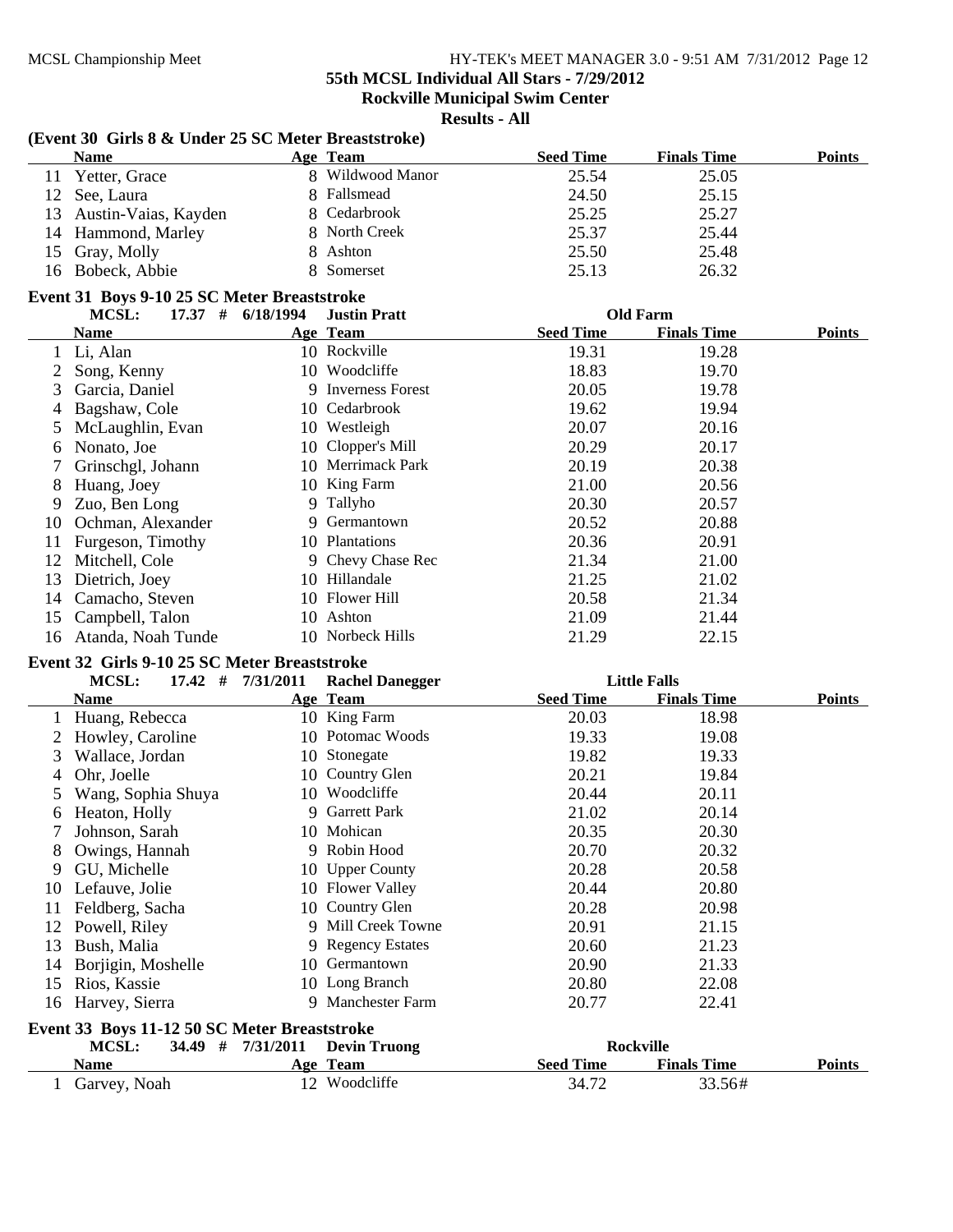**55th MCSL Individual All Stars - 7/29/2012**

**Rockville Municipal Swim Center**

## **Results - All**

### **(Event 33 Boys 11-12 50 SC Meter Breaststroke)**

|    | <b>Name</b>      |     | Age Team            | <b>Seed Time</b> | <b>Finals Time</b> | <b>Points</b> |
|----|------------------|-----|---------------------|------------------|--------------------|---------------|
|    | 2 Howley, Joe    |     | 12 Potomac Woods    | 37.53            | 36.24              |               |
| 3  | Qian, Robert     |     | 12 Upper County     | 36.69            | 36.89              |               |
| 4  | Clado, John      | 11. | Rockville           | 36.03            | 37.22              |               |
| 5  | Sita, John       |     | 12 Bethesda         | 37.63            | 37.28              |               |
| 6  | Blazes, Jack     |     | 12 Bannockburn      | 38.52            | 37.45              |               |
|    | 7 Talcott, Wyatt |     | 12 River Falls      | 37.41            | 37.64              |               |
| 8  | Bergman, Zachary |     | 12 Merrimack Park   | 39.10            | 38.48              |               |
| 9  | Stanton, Aaron   | 11- | Stonegate           | 37.63            | 38.50              |               |
| 10 | Song, Kevin      |     | 12 Woodcliffe       | 38.88            | 38.62              |               |
| 11 | Tirrell, James   |     | 12 Lake Marion      | 40.65            | 39.12              |               |
| 12 | Mendley, Steven  | 11. | Rockville           | 39.31            | 39.36              |               |
| 13 | Ren, Glenn       |     | 12 Germantown       | 39.41            | 39.74              |               |
| 14 | Howley, John     |     | 11 Potomac Woods    | 39.56            | 39.92              |               |
| 15 | Sorensen, Jacob  | 11. | <b>Garrett Park</b> | 39.93            | 40.97              |               |
| 16 | Xia, Luke        |     | 11 Upper County     | 40.56            | 41.68              |               |

#### **Event 34 Girls 11-12 50 SC Meter Breaststroke**

|    | MCSL:<br>35.07<br># | 7/1/2006 | <b>Sarah Haase</b> |                  | <b>Flower Valley</b> |               |
|----|---------------------|----------|--------------------|------------------|----------------------|---------------|
|    | <b>Name</b>         |          | Age Team           | <b>Seed Time</b> | <b>Finals Time</b>   | <b>Points</b> |
|    | Danegger, Rachel    | 11       | Little Falls       | 36.12            | 35.88                |               |
|    | Meisel, Gabi        | 11       | North Chevy Chase  | 39.75            | 38.77                |               |
| 3  | Nugent, Celine      | 12       | Tilden Woods       | 38.01            | 39.04                |               |
| 4  | Sanidad, Cassie     | 11       | Stonegate          | 38.13            | 39.12                |               |
| 5  | Rosen, Joelle       | 12.      | River Falls        | 40.26            | 39.31                |               |
| 6  | Wade, Allison       |          | Hallowell          | 39.19            | 39.39                |               |
|    | Mayer, Anna         |          | 12 Flower Hill     | 39.33            | 39.43                |               |
| 8  | Marquez, Sasha      |          | 12 Daleview        | 38.82            | 39.73                |               |
| 9  | Giddings, Grace     | 11       | Olney Mill         | 40.88            | 39.77                |               |
| 10 | McCabe, Nicea       |          | 12 Waters Landing  | 40.09            | 39.89                |               |
| 11 | Cornish, Caroline   | 11       | Potomac Woods      | 40.38            | 39.96                |               |
| 12 | Tarbrake, Grace     | 12       | Stonegate          | 39.43            | 40.18                |               |
| 13 | El-Masry, Nefret    | 12       | Rockville          | 40.22            | 40.57                |               |
| 14 | Bailey, Alana       | 11       | Stonegate          | 40.72            | 40.98                |               |
| 15 | Vinogradsky, Anya   | 12       | Tallyho            | 41.33            | 41.44                |               |
| 16 | Loblack, Ophelie    |          | Rockville          | 39.77            | 41.64                |               |

# **Event 35 Boys 13-14 50 SC Meter Breaststroke**

|    | <b>MCSL:</b><br>31.03<br># | 7/31/2011<br><b>Carsten Vissering</b> |                  | <b>Old Georgetown</b> |               |
|----|----------------------------|---------------------------------------|------------------|-----------------------|---------------|
|    | <b>Name</b>                | Age Team                              | <b>Seed Time</b> | <b>Finals Time</b>    | <b>Points</b> |
|    | Kim, Abraham               | 14 Country Glen                       | 32.84            | 32.49                 |               |
|    | Afolabi-Brown, Kenneth     | 13 Lake Marion                        | 33.59            | 32.68                 |               |
|    | Flood, James               | 14 Chevy Chase Rec                    | 34.40            | 32.82                 |               |
| 4  | Amitay, Ethan              | 14 Forest Knolls                      | 33.78            | 32.93                 |               |
|    | Yao, Eddie                 | 14 Country Glen                       | 34.21            | 33.40                 |               |
| 6  | O'Leary, Ryan              | 13 Upper County                       | 33.89            | 33.63                 |               |
|    | Tarter, Samuel             | 13 Upper County                       | 33.90            | 33.65                 |               |
| 8  | Sun, Lucky                 | 14 Potomac Glen                       | 34.03            | 33.75                 |               |
| 9  | Gerber, Drew               | 14 Country Glen                       | 34.09            | 34.00                 |               |
| 10 | Dommerholt, Aram           | 14 Wildwood Manor                     | 34.87            | 34.35                 |               |
| 11 | Vissering, Alex            | 13 Old Georgetown                     | 34.62            | 34.51                 |               |
| 12 | Lazar, Jason               | 14 Potomac Woods                      | 34.72            | 34.94                 |               |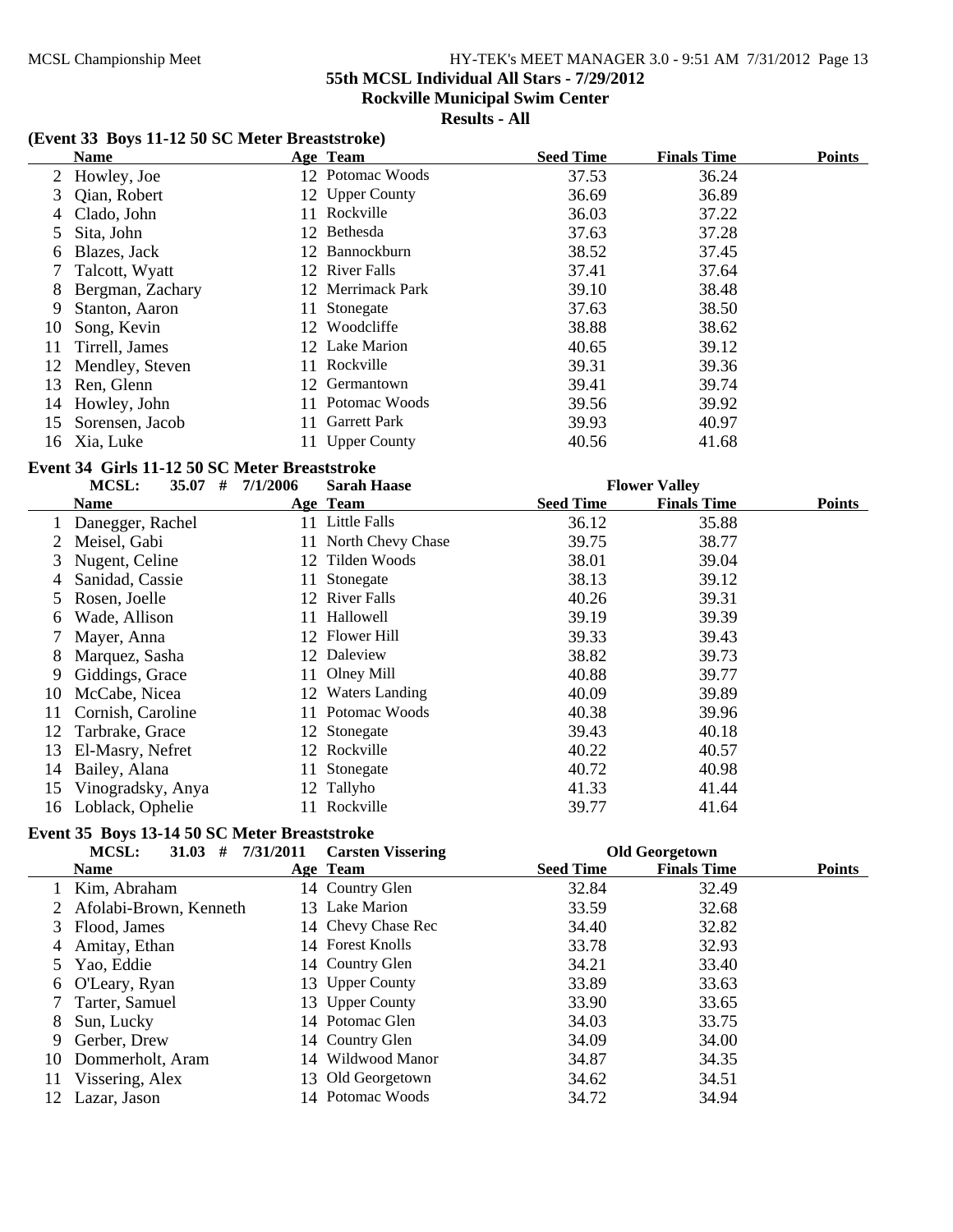# **55th MCSL Individual All Stars - 7/29/2012**

**Rockville Municipal Swim Center**

|    | (Event 35 Boys 13-14 50 SC Meter Breaststroke)<br><b>Name</b> |           |                                        | <b>Seed Time</b>   | <b>Finals Time</b>   | <b>Points</b> |
|----|---------------------------------------------------------------|-----------|----------------------------------------|--------------------|----------------------|---------------|
| 13 | Sukachevin, Kaden                                             |           | Age Team<br>14 Hillandale              | 35.47              | 35.09                |               |
|    |                                                               |           |                                        |                    |                      |               |
| 14 | Chung, Jeremy                                                 |           | 14 Westleigh                           | 36.46              | 35.11                |               |
| 15 | Girguis, Mark                                                 |           | 14 Middlebridge                        | 35.56              | 35.26                |               |
| 16 | LI, Alan                                                      |           | 13 Germantown                          | 36.15              | 36.23                |               |
|    | Event 36 Girls 13-14 50 SC Meter Breaststroke                 |           |                                        |                    |                      |               |
|    | MCSL:<br>33.80 $#$                                            | 6/28/2008 | <b>Sarah Haase</b>                     |                    | <b>Flower Valley</b> |               |
|    | <b>Name</b>                                                   |           | Age Team                               | <b>Seed Time</b>   | <b>Finals Time</b>   | <b>Points</b> |
| 1  | Yegher, Jaycee                                                |           | 13 Darnestown                          | 35.07              | 33.69#               |               |
| 2  | Luigard, Claire                                               |           | 14 Daleview                            | 35.81              | 35.44                |               |
| 3  | Kaplan, Mara                                                  |           | 13 Potomac Woods                       | 36.28              | 36.60                |               |
| 4  | Piepol, Ashley                                                | 13        | Tilden Woods                           | 35.80              | 36.75                |               |
| 5  | Vaules, Sayaka                                                | 13        | <b>Flower Hill</b>                     | 37.57              | 37.00                |               |
| 6  | Zhang, Kellie                                                 |           | 13 Potomac Glen                        | 37.53              | 37.11                |               |
| 7  | Ellett, Katie                                                 | 13        | Tilden Woods                           | 37.30              | 37.28                |               |
| 8  | Goetcheus, Grace                                              |           | 14 Cedarbrook                          | 36.69              | 37.30                |               |
| 9  | Yeatman, Rachel                                               |           | 14 Mill Creek Towne                    | 38.51              | 37.32                |               |
| 10 | El-Masry, Sophie                                              |           | 14 Rockville                           | 37.49              | 37.50                |               |
| 11 | Lee, Hannah                                                   |           | 14 Potomac Glen                        | 38.58              | 37.53                |               |
| 12 | Fulton, Kate                                                  |           | 14 Connecticut Belair                  | 36.79              | 37.65                |               |
| 13 | Olsson, Anna                                                  |           | 13 Hillandale                          | 37.73              | 38.01                |               |
| 14 | Grube, Sydney                                                 |           | 14 Kenmont                             | 37.66              | 38.21                |               |
| 15 | Srour, Meredith                                               |           | 13 Country Glen                        | 38.65              | 38.33                |               |
| 16 | Zangla, Lisa Victoria                                         |           | 13 Quince Orchard                      | 38.86              | 39.04                |               |
|    |                                                               |           |                                        |                    |                      |               |
|    | Event 37 Men 15-18 100 SC Meter Breaststroke                  |           |                                        |                    |                      |               |
|    | MCSL: $1:01.03$ # $7/27/2008$                                 |           | <b>Eric Friedland</b>                  |                    | <b>Tilden Woods</b>  |               |
|    | <b>Name</b>                                                   |           | Age Team                               | <b>Seed Time</b>   | <b>Finals Time</b>   | <b>Points</b> |
|    | Vissering, Carsten                                            |           | 15 Old Georgetown                      | 1:05.94            | 1:03.69              |               |
| 2  | Dickey, Austin                                                |           | 17 Westleigh                           | 1:06.45            | 1:04.87              |               |
| 3  | Ekstrom, Jonathan                                             |           | 18 Rock Creek                          | 1:07.99            | 1:05.24              |               |
| 4  | GU, Harrison                                                  |           | 16 Rockville                           | 1:07.69            | 1:06.01              |               |
| 5  | Din, Matthew                                                  |           | 16 Woodley Gardens                     | 1:07.29            | 1:06.84              |               |
| 6  | Liu, Jeremy                                                   |           |                                        |                    |                      |               |
|    |                                                               |           | 16 Quince Orchard                      | 1:08.96            | 1:07.44              |               |
| 7  | Tollefson, Fletcher                                           |           | 18 Garrett Park                        | 1:09.46            | 1:08.00              |               |
| 8  | Ruggieri, Eric                                                |           | 18 Glenwood                            | 1:09.16            | 1:08.01              |               |
| 9  | Petraites, Matthew                                            |           | 16 Waters Landing                      | 1:09.50            | 1:08.60              |               |
| 10 | Nugent, Jean-Marc                                             |           | 16 Tilden Woods                        | 1:09.83            | 1:08.68              |               |
| 11 | Lin, Eric                                                     |           | 16 Upper County                        | 1:09.01            | 1:08.69              |               |
| 12 | Goldberg, Steven                                              | 17        | Seven Locks                            | 1:09.63            | 1:09.61              |               |
| 13 |                                                               |           | 18 Northwest Branch                    |                    | 1:09.64              |               |
| 14 | Downey, Adrien                                                | 17        | <b>Woodley Gardens</b>                 | 1:10.37<br>1:08.67 |                      |               |
|    | Mercer, Leo                                                   |           |                                        |                    | 1:10.60              |               |
| 15 | Qian, Andrew                                                  | 16        | <b>Upper County</b><br>16 Upper County | 1:09.90            | 1:12.06<br>1:13.51   |               |
| 16 | Tang, Lanson                                                  |           |                                        | 1:09.86            |                      |               |
|    | Event 38 Women 15-18 100 SC Meter Breaststroke                |           |                                        |                    |                      |               |
|    | MCSL: 1:10.97 # 7/29/2007                                     |           | <b>Colleen Haase</b>                   |                    | <b>Flower Valley</b> |               |
|    | <b>Name</b>                                                   |           | Age Team                               | <b>Seed Time</b>   | <b>Finals Time</b>   | <b>Points</b> |
| 1  | Chen, Jessica                                                 |           | 15 Rockville                           | 1:16.20            | 1:15.37              |               |
|    | 2 Hanson, Diana<br>3 Fosburgh, Callie                         |           | 17 Upper County<br>18 Bannockburn      | 1:15.37<br>1:19.11 | 1:15.76<br>1:17.36   |               |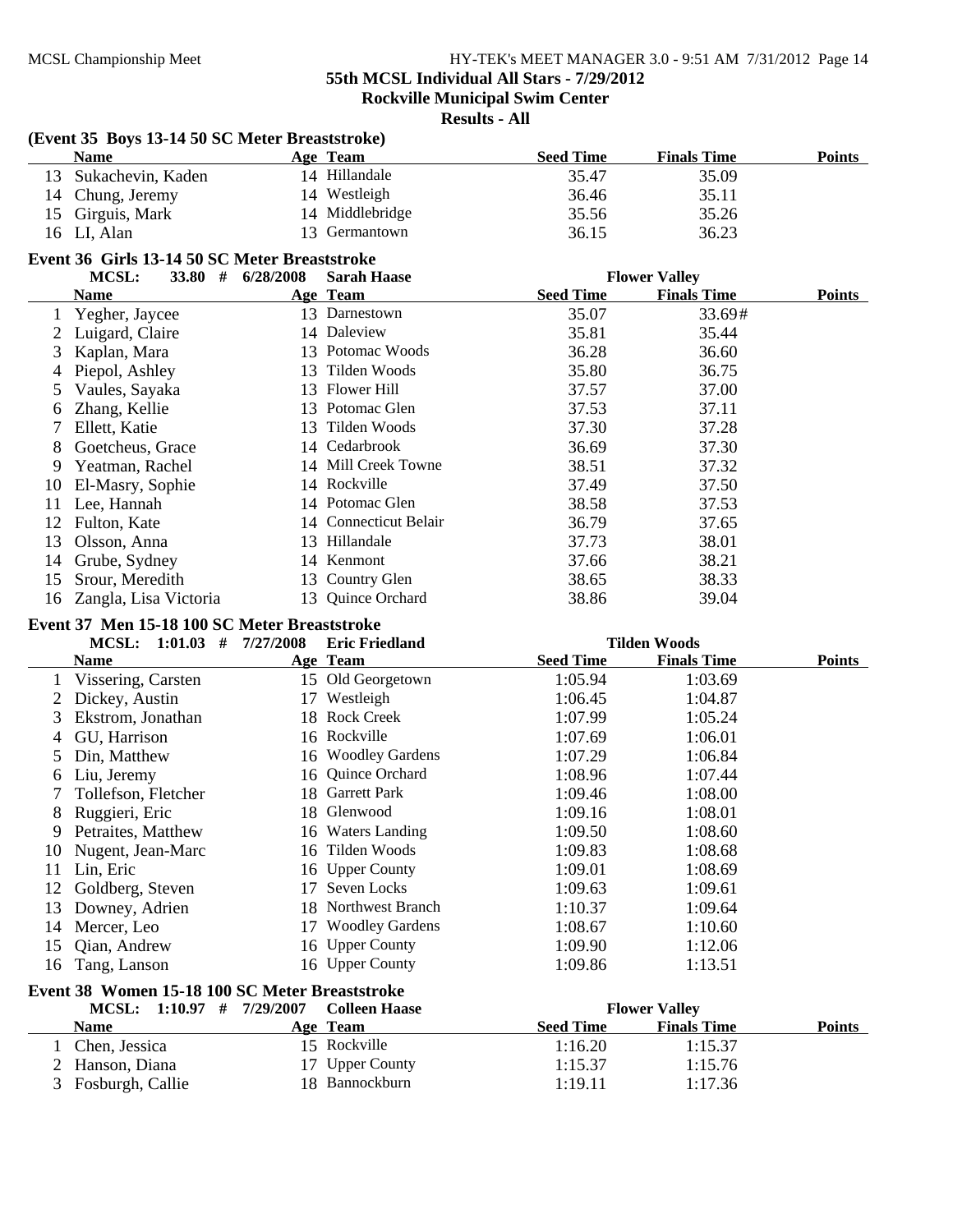**55th MCSL Individual All Stars - 7/29/2012**

**Rockville Municipal Swim Center**

**Results - All**

#### **(Event 38 Women 15-18 100 SC Meter Breaststroke)**

|    | <b>Name</b>         |    | Age Team            | <b>Seed Time</b> | <b>Finals Time</b> | <b>Points</b> |
|----|---------------------|----|---------------------|------------------|--------------------|---------------|
|    | 4 Hockman, Amy      |    | 16 Hallowell        | 1:20.14          | 1:17.90            |               |
|    | 5 Schipani, Jessica |    | 16 Stonegate        | 1:20.19          | 1:18.03            |               |
|    | 6 Kronfli, Natalie  |    | 16 Inverness Forest | 1:20.09          | 1:18.08            |               |
|    | Sargent, Rikki      |    | 18 Tanterra         | 1:19.59          | 1:18.22            |               |
| 8  | Zimmerman, Kate     |    | 15 Damascus         | 1:19.34          | 1:18.60            |               |
| 9. | Nugent, Haley       |    | 15 Wildwood Manor   | 1:18.30          | 1:19.10            |               |
| 10 | Hubert, Leah        |    | 16 Stonebridge      | 1:22.72          | 1:20.30            |               |
| 11 | Levy, Lauren        |    | 18 Palisades        | 1:20.97          | 1:20.90            |               |
|    | 12 Luigard, Emma    | 17 | Daleview            | 1:21.68          | 1:20.92            |               |
| 13 | Gil, Lauren         |    | 18 Mill Creek Towne | 1:22.14          | 1:21.57            |               |
| 14 | Kondis, Kyra        |    | 15 James Creek      | 1:21.52          | 1:21.59            |               |
| 15 | Lewis, Kelly        |    | 16 North Creek      | 1:21.53          | 1:21.79            |               |
| 16 | Hamson, Bethany     |    | 15 Robin Hood       | 1:22.23          | 1:22.87            |               |

#### **Event 39 Boys 8 & Under 25 SC Meter Butterfly**

|    | #<br>MCSL:<br>16.07 | 7/31/2011 | <b>Darius Truong</b>   |                  | <b>Rockville</b>   |               |
|----|---------------------|-----------|------------------------|------------------|--------------------|---------------|
|    | Name                |           | Age Team               | <b>Seed Time</b> | <b>Finals Time</b> | <b>Points</b> |
|    | Nachod, Benjamin    |           | 8 Germantown           | 18.76            | 18.40              |               |
|    | Seen, Leo           |           | 8 Upper County         | 18.59            | 18.42              |               |
| 3  | Tun, Ethan          |           | 8 Potomac              | 18.81            | 18.87              |               |
| 4  | Oehler, Everett     | 8.        | <b>Woodley Gardens</b> | 20.92            | 19.10              |               |
| 5. | Martin, Zach        |           | 8 Quince Orchard       | 18.87            | 19.18              |               |
| 6  | Cerone, Harrison    |           | 8 Darnestown           | 19.23            | 19.52              |               |
|    | Linteris, Ben       |           | 8 Darnestown           | 20.11            | 19.54              |               |
| 8  | Wolfson, Josh       |           | 8 Tallyho              | 19.17            | 19.66              |               |
| 9  | Webster, Jordan     |           | 8 Mill Creek Towne     | 20.44            | 20.19              |               |
| 10 | Fu, Ethan           |           | 7 Rockville            | 20.15            | 20.49              |               |
| 11 | Zhang, Jordan       |           | 8 Stonebridge          | 20.91            | 20.50              |               |
| 12 | Karayianis, Alex    |           | 8 Rockville            | 20.40            | 20.51              |               |
| 13 | Good, Asher         |           | Wildwood Manor         | 20.85            | 20.54              |               |
| 14 | McKenna, Conor      |           | 8 Quince Orchard       | 19.95            | 20.91              |               |
| 15 | Wolk, Alex          |           | 8 Stonegate            | 20.63            | 22.20              |               |
|    | 16 Palosky, Noah    |           | 8 Northwest Branch     | 21.01            | 26.37              |               |

#### **Event 40 Girls 8 & Under 25 SC Meter Butterfly**

|    | 16.96#<br><b>MCSL:</b> | 6/19/2010 | <b>Megan Sharkey</b> |                  | <b>Potomac Woods</b> |               |
|----|------------------------|-----------|----------------------|------------------|----------------------|---------------|
|    | <b>Name</b>            |           | <u>Age Team</u>      | <b>Seed Time</b> | <b>Finals Time</b>   | <b>Points</b> |
|    | Hallmark, Kate         |           | 8 Bethesda           | 18.22            | 17.69                |               |
|    | Berger, Jill           |           | 8 Little Falls       | 17.97            | 18.40                |               |
| 3  | Vanderzon, Delia       |           | 8 Somerset           | 18.63            | 19.00                |               |
| 4  | Baroldi, Giulia        |           | 8 Potomac Glen       | 18.85            | 19.85                |               |
|    | Dougherty, Erin        |           | 8 River Falls        | 20.45            | 20.04                |               |
| 6  | Gold, Ailey            |           | 8 Rock Creek         | 19.93            | 20.24                |               |
|    | Zupnik, Alexandra      |           | 8 Rock Creek         | 20.67            | 20.35                |               |
| 8  | Weiss, Rebecca         |           | 8 Westleigh          | 21.05            | 20.51                |               |
| 9  | Austin-Vaias, Kayden   |           | 8 Cedarbrook         | 21.24            | 20.69                |               |
| 10 | Baird, Elena           |           | 8 Woodley Gardens    | 21.00            | 21.01                |               |
| 11 | Li, Alanna             |           | 8 Rockville          | 20.94            | 21.09                |               |
|    | 12 Campbell, Maeve     |           | 8 Flower Valley      | 20.56            | 21.23                |               |
| 13 | Myers, Ella Donya      |           | 8 King Farm          | 20.17            | 21.29                |               |
|    | 14 Howard, Halisey     |           | 8 Flower Valley      | 21.25            | 21.80                |               |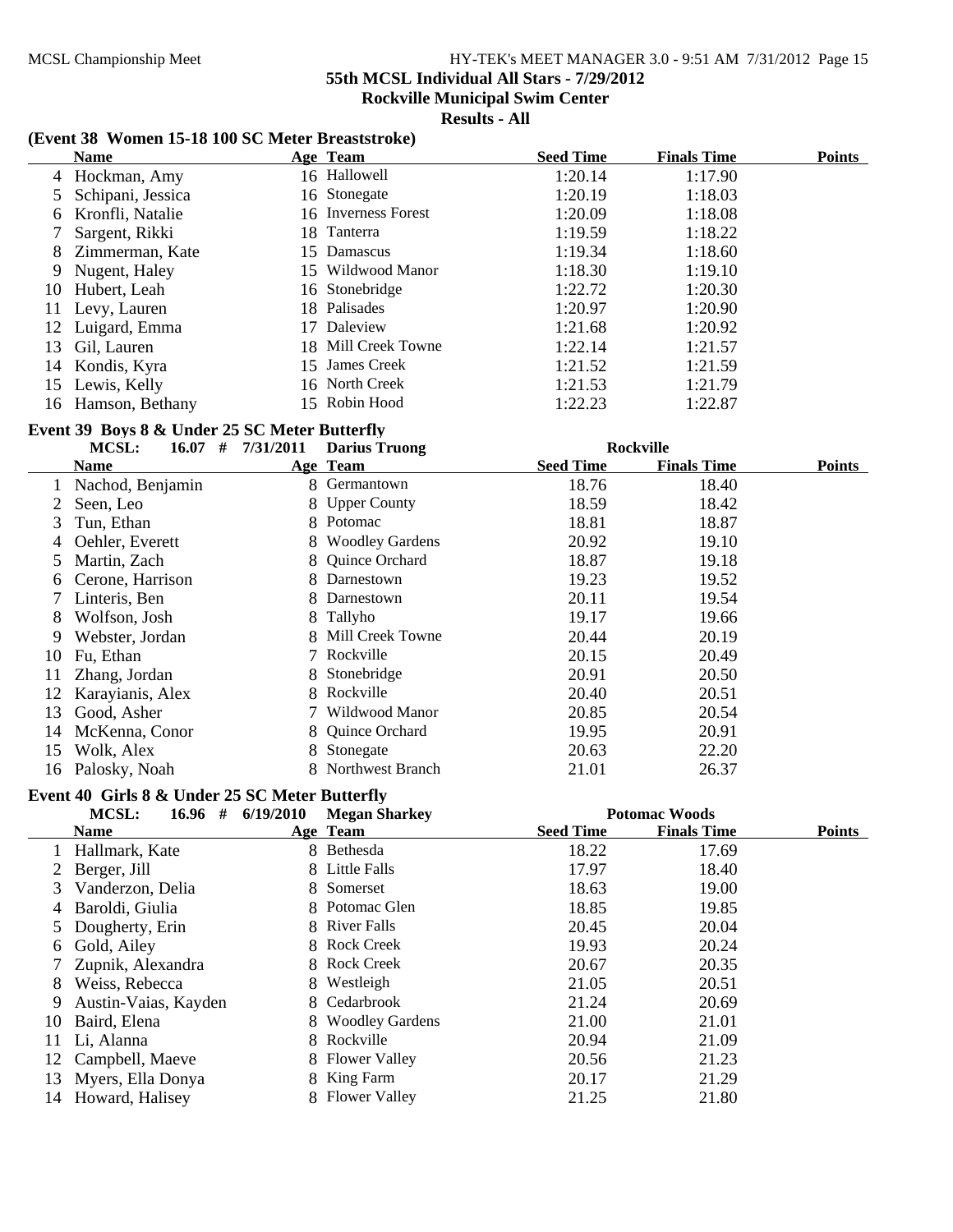**(Event 40 Girls 8 & Under 25 SC Meter Butterfly)**

#### MCSL Championship Meet HY-TEK's MEET MANAGER 3.0 - 9:51 AM 7/31/2012 Page 16

**55th MCSL Individual All Stars - 7/29/2012**

**Rockville Municipal Swim Center**

|      | <b>Name</b>                               | Age Team             | <b>Seed Time</b> | <b>Finals Time</b> | <b>Points</b> |
|------|-------------------------------------------|----------------------|------------------|--------------------|---------------|
|      | 15 Venditti, Kara                         | 8 Country Glen       | 21.22            | 22.18              |               |
|      | 16 Bobeck, Abbie                          | 8 Somerset           | 21.09            | 22.57              |               |
|      | Event 41 Boys 9-10 25 SC Meter Butterfly  |                      |                  |                    |               |
|      | <b>MCSL:</b><br>$14.96$ # $7/29/2007$     | <b>Grant Goddard</b> |                  | <b>Palisades</b>   |               |
|      | <b>Name</b>                               | Age Team             | <b>Seed Time</b> | <b>Finals Time</b> | <b>Points</b> |
| 1    | Li, Alan                                  | 10 Rockville         | 15.39            | 15.25              |               |
| 2    | Wang, Daniel                              | 10 Rockshire         | 15.84            | 15.85              |               |
| 3    | Gross, Jordan                             | 10 Country Glen      | 16.09            | 15.95              |               |
|      | Gruner, Ryan                              | 10 Stonegate         | 15.79            | 16.11              |               |
| 4    |                                           | 9 Tallyho            | 16.31            | 16.30              |               |
| 5    | Zuo, Ben Long<br>Camacho, Steven          | 10 Flower Hill       | 16.64            | 16.31              |               |
| 6    |                                           | 10 Wildwood Manor    |                  |                    |               |
| 7    | Pottker, Matthew                          |                      | 16.63            | 16.45              |               |
| 8    | McLaughlin, Evan                          | 10 Westleigh         | 16.85            | 16.59              |               |
| 9    | Feyerick, Brett                           | 9 Tallyho            | 16.35            | 16.66              |               |
| 10   | Matusek, Sammy                            | 10 Mill Creek Towne  | 17.04            | 16.67              |               |
| 11   | Egan, Niles                               | 10 North Chevy Chase | 16.56            | 16.95              |               |
| 12   | Montes, Harry                             | 10 Bethesda          | 17.09            | 17.07              |               |
| 13   | Sabad, Michael                            | 10 Germantown        | 16.25            | 17.20              |               |
| 14   | Rutberg, Noah                             | 9 Regency Estates    | 16.90            | 17.66              |               |
| 15   | Rosner, Jacob                             | 10 Potomac Woods     | 17.01            | 17.86              |               |
| 16   | Casey-Bolanos, Max                        | 10 Northwest Branch  | 17.43            | 18.01              |               |
|      | Event 42 Girls 9-10 25 SC Meter Butterfly |                      |                  |                    |               |
|      | <b>MCSL:</b><br>14.96 # 7/22/2006         | Lila Vera            |                  | Stonebridge        |               |
|      | <b>Name</b>                               | Age Team             | <b>Seed Time</b> | <b>Finals Time</b> | <b>Points</b> |
| 1    | Sharkey, Megan Kenna                      | 10 Potomac Woods     | 16.19            | 15.98              |               |
| 2    | Ryland, Claire                            | 9 Calverton          | 16.70            | 16.02              |               |
| 3    | Zupnik, Tatum                             | 10 Rock Creek        | 16.57            | 16.23              |               |
| $*4$ | Bacon, Phoebe                             | 9 Tallyho            | 16.30            | 16.27              |               |
| $*4$ | Fischer, Maya                             | 10 East Gate         | 16.56            | 16.27              |               |
| 6    | Liu, Amanda                               | 10 Bethesda          | 16.00            | 16.29              |               |
| 7    | Zuo, Mei Mei                              | 10 Tallyho           | 16.53            | 16.51              |               |
| 8    | Burgett, Grace                            | 10 Tilden Woods      | 16.69            | 16.52              |               |
| 9    | Rose, Abbey                               | 10 Tanterra          | 17.09            | 16.61              |               |
| 10   | Lefauve, Jolie                            | 10 Flower Valley     | 16.56            | 16.66              |               |
| 11   | Mendelsohn, Ava Claire                    | 10 Palisades         | 17.12            | 16.80              |               |
|      | 12 Kimmel, Sarah                          | 9 Old Georgetown     | 16.97            | 16.87              |               |
| 13   | Fan, Julie                                | 9 Inverness Forest   | 16.96            | 17.29              |               |
| 14   | Johnson, Sarah                            | 10 Mohican           | 16.71            | 17.39              |               |
| 15   | Craemer, Kelly                            | 10 Poolesville       | 17.17            | 17.45              |               |
| 16   | Bush, Hannah                              | 10 Regency Estates   | 16.78            | 17.52              |               |
|      | Event 43 Boys 11-12 50 SC Meter Butterfly |                      |                  |                    |               |
|      | MCSL:<br>29.68 # 7/16/2011                | <b>Devin Truong</b>  |                  | Rockville          |               |
|      | <b>Name</b>                               | Age Team             | <b>Seed Time</b> | <b>Finals Time</b> | <b>Points</b> |
| 1    | Jagodits, Theodore                        | 12 Poolesville       | 31.93            | 30.61              |               |
|      |                                           | 11 Tilden Woods      | 31.66            | 30.87              |               |
| 2    | Ellett, Timmy                             | 11 Mohican           |                  |                    |               |
| 3    | Calder, Danny                             | 12 Tilden Woods      | 31.81            | 31.32              |               |
| 4    | Braviak, Matthew                          |                      | 31.87            | 31.35              |               |
| 5    | SU, Jeffrey                               | 12 Bannockburn       | 31.59            | 31.56              |               |
|      |                                           |                      |                  |                    |               |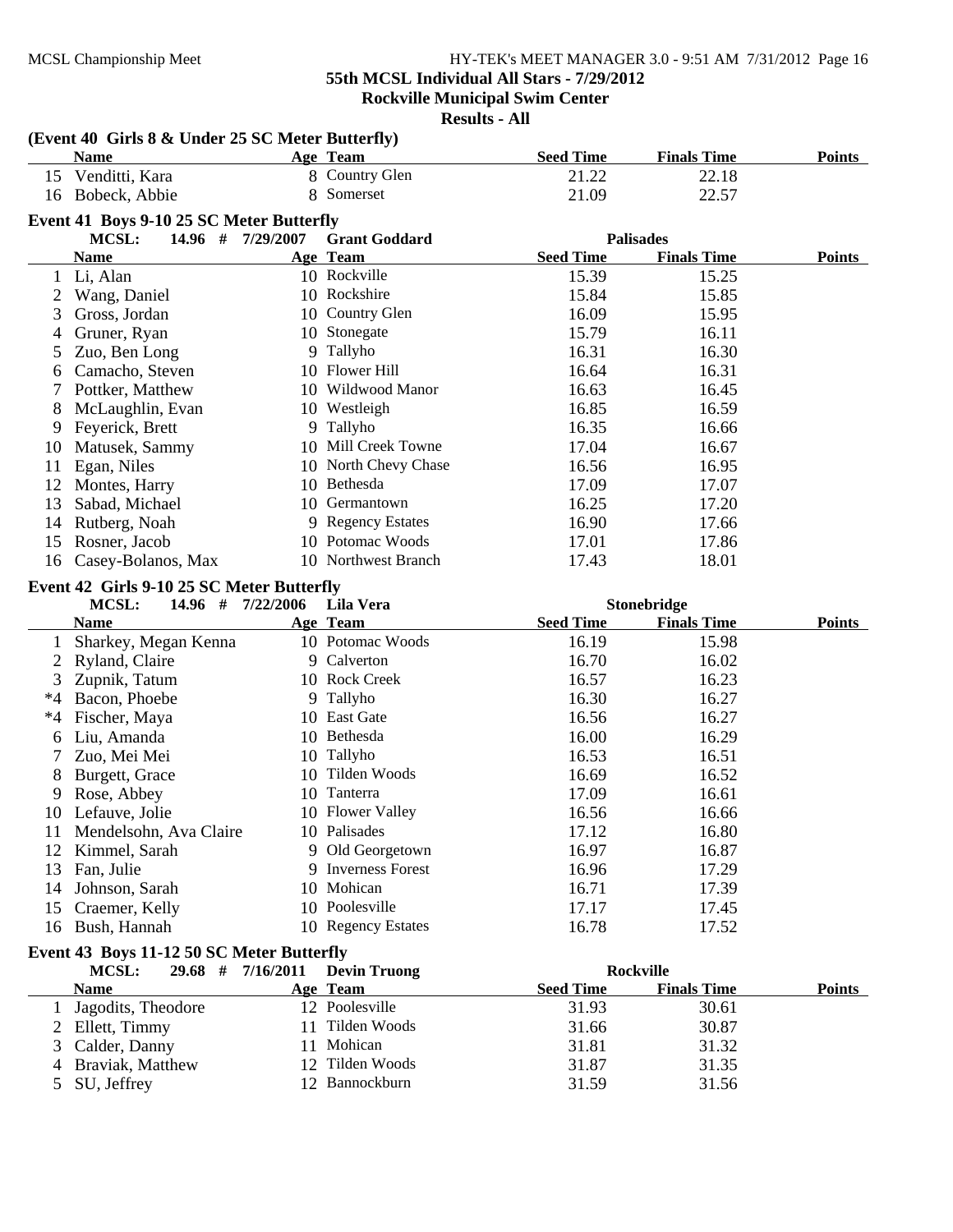**55th MCSL Individual All Stars - 7/29/2012**

**Rockville Municipal Swim Center**

**Results - All**

## **(Event 43 Boys 11-12 50 SC Meter Butterfly)**

|    | <b>Name</b>         |     | Age Team           | <b>Seed Time</b> | <b>Finals Time</b> | <b>Points</b> |
|----|---------------------|-----|--------------------|------------------|--------------------|---------------|
|    | 6 Fouts, Eli        |     | 12 Manchester Farm | 31.67            | 31.60              |               |
|    | Wong, Michael       |     | 12 Germantown      | 31.60            | 31.77              |               |
| 8  | Song, Kevin         |     | 12 Woodcliffe      | 32.28            | 32.23              |               |
| 9. | Chapman, Daniel     | 11. | Plantations        | 33.54            | 32.66              |               |
|    | 10 Lieberman, David |     | 12 Little Falls    | 32.03            | 32.73              |               |
|    | 11 HO, Kevin        |     | 11 Potomac Glen    | 33.45            | 33.19              |               |
|    | 12 Stanton, Aaron   |     | 11 Stonegate       | 32.83            | 33.43              |               |
|    | 13 Tran, Michael    |     | 12 Fallsmead       | 34.65            | 33.89              |               |
| 14 | Jordan, Max         |     | 12 Potomac Woods   | 34.12            | 33.98              |               |
|    | 15 Chung, Colby     | 11  | Germantown         | 34.38            | 34.07              |               |
|    | 16 Ochman, Krystian |     | Germantown         | 34.28            | 35.19              |               |
|    |                     |     |                    |                  |                    |               |

#### **Event 44 Girls 11-12 50 SC Meter Butterfly**

|    | MCSL:<br>30.41<br>#   | 7/30/2000 | Laura Eull                |                  | <b>Country Glen</b> |               |
|----|-----------------------|-----------|---------------------------|------------------|---------------------|---------------|
|    | <b>Name</b>           |           | Age Team                  | <b>Seed Time</b> | <b>Finals Time</b>  | <b>Points</b> |
|    | Wang, Emilyt          |           | 12 Upper County           | 31.69            | 30.43               |               |
|    | French, Olivia        | 12        | Kentlands                 | 31.18            | 30.47               |               |
| 3  | Athey, Katie          |           | 12 Hallowell              | 32.31            | 31.89               |               |
| 4  | McGrath, Olivia       | 12.       | Bethesda                  | 32.09            | 32.03               |               |
|    | 5 Riddihough, Thiany  |           | 12 Carderock Springs      | 32.34            | 32.23               |               |
| 6  | Matusek, Ellie        |           | 12 Mill Creek Towne       | 33.12            | 32.61               |               |
|    | 7 N'Gambwa, Amina     |           | 12 Middlebridge           | 33.94            | 33.12               |               |
| 8  | Nolan, Kennedy        | 11        | Tanterra                  | 34.27            | 33.29               |               |
| 9  | Amitay, Olivia        | 11.       | <b>Forest Knolls</b>      | 34.76            | 33.48               |               |
| 10 | Gload, Kristen        | 11        | Stonegate                 | 33.81            | 33.50               |               |
| 11 | Merkin, Jocelyn       | 12        | Rockshire                 | 33.87            | 33.72               |               |
| 12 | Reilly, Sophie        | 11.       | Palisades                 | 34.71            | 34.07               |               |
| 13 | Cosgrove, Maggie      | 11.       | <b>Connecticut Belair</b> | 34.50            | 34.52               |               |
| 14 | Damskey, Katya Elsa   | 12        | Bannockburn               | 34.51            | 34.77               |               |
| 15 | Lopez, Nicole         | 11.       | Tilden Woods              | 34.65            | 34.82               |               |
| 16 | Bonetta-Misteli, Kiki | 12.       | <b>Garrett Park</b>       | 35.12            | 37.01               |               |

# **Event 45 Boys 13-14 50 SC Meter Butterfly**

|    | #<br>MCSL:<br>26.05 | 7/31/2011 | <b>Grant Goddard</b>  | <b>Palisades</b> |                    |               |
|----|---------------------|-----------|-----------------------|------------------|--------------------|---------------|
|    | <b>Name</b>         |           | Age Team              | <b>Seed Time</b> | <b>Finals Time</b> | <b>Points</b> |
|    | Jeang, John         |           | 14 Rockville          | 27.86            | 27.98              |               |
|    | Flood, James        |           | 14 Chevy Chase Rec    | 29.35            | 28.29              |               |
| 3  | Berry, Kevin        |           | 14 Garrett Park       | 29.08            | 28.33              |               |
| 4  | Treichel, Karl      |           | 14 Rockville          | 28.55            | 28.36              |               |
|    | Henneman, John      |           | 14 Kentlands          | 29.36            | 28.52              |               |
| *6 | Silva, Vini         |           | 14 Tilden Woods       | 29.47            | 28.94              |               |
| *6 | Ashkin, Jase        |           | 14 King Farm          | 29.47            | 28.94              |               |
| 8  | Lin, Adrian         |           | 14 Potomac            | 29.65            | 29.06              |               |
| 9  | Hazel, Sawyer       |           | 14 Westleigh          | 29.32            | 29.14              |               |
| 10 | Alaniz, Griffin     |           | 13 Connecticut Belair | 29.28            | 29.20              |               |
| 11 | Amitay, Ethan       |           | 14 Forest Knolls      | 30.07            | 29.49              |               |
| 12 | Gillespie, Tommy    |           | 14 Rock Creek         | 29.84            | 29.64              |               |
| 13 | Halem, Jacob        |           | 13 Manchester Farm    | 30.13            | 29.74              |               |
| 14 | AN, William         |           | 14 Clopper's Mill     | 30.52            | 30.03              |               |
| 15 | CU, Brandon         |           | 13 Upper County       | 29.89            | 30.15              |               |
| 16 | Kong, Austin        | 14        | Hallowell             | 30.59            | 30.27              |               |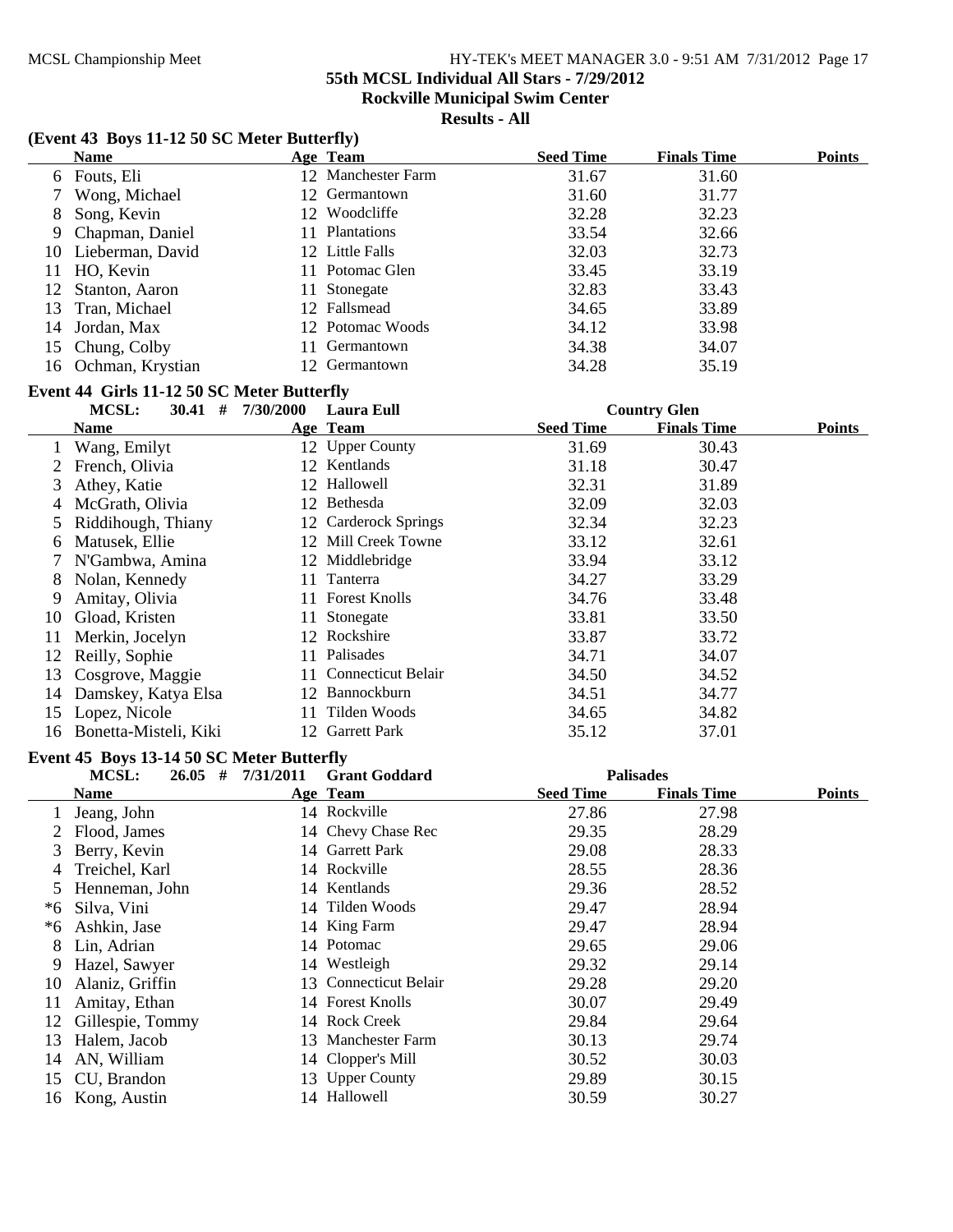# **55th MCSL Individual All Stars - 7/29/2012**

**Rockville Municipal Swim Center**

# **Results - All**

# **Event 46 Girls 13-14 50 SC Meter Butterfly**

|    | <b>MCSL:</b><br>28.70<br># | 8/2/2009 | <b>Natalya Ares</b>   |                  | <b>Invesness Forest</b> |               |
|----|----------------------------|----------|-----------------------|------------------|-------------------------|---------------|
|    | Name                       |          | Age Team              | <b>Seed Time</b> | <b>Finals Time</b>      | <b>Points</b> |
|    | Kirsch, Sydney             |          | 14 Cedarbrook         | 30.77            | 30.26                   |               |
|    | Song, Kelsy                | 14       | Woodcliffe            | 30.84            | 30.30                   |               |
| 3  | Song, Dorit                |          | 14 Upper County       | 30.96            | 30.31                   |               |
| 4  | Richter, Audrey            | 13       | Norbeck Hills         | 31.46            | 30.44                   |               |
| 5. | Zarchin, Maddy             | 13       | Lakeland              | 30.88            | 30.66                   |               |
| 6  | WU, Fanny                  | 13       | Woodcliffe            | 32.01            | 31.64                   |               |
|    | Shapiro, Frankie           |          | 14 River Falls        | 31.24            | 31.70                   |               |
| 8  | Gribble, Dylan Rachel      |          | 13 Manchester Farm    | 31.94            | 31.95                   |               |
| 9  | Forte, Brianna             |          | 13 Forest Knolls      | 32.38            | 31.98                   |               |
| 10 | Zhang, Kellie              |          | 13 Potomac Glen       | 32.28            | 32.06                   |               |
| 11 | Braviak, Caroline          |          | 14 Tilden Woods       | 32.04            | 32.17                   |               |
| 12 | Gibson, Claudia            | 13       | Westleigh             | 32.91            | 32.46                   |               |
| 13 | Overly, Anne               | 14       | <b>Plantations</b>    | 32.90            | 32.60                   |               |
| 14 | Wright, Katie              |          | 13 Regency Estates    | 32.56            | 33.26                   |               |
| 15 | Olsson, Anna               | 13       | Hillandale            | 32.91            | 33.58                   |               |
| 16 | Aitken, Sarah              |          | 14 Connecticut Belair | 32.99            | 34.07                   |               |

#### **Event 47 Men 15-18 50 SC Meter Butterfly**

# **MCSL:** 24.86 # 7/16/2011 Jack Conger<br> **Flower Valley**

|    | <b>Name</b>       |    | Age Team            | <b>Seed Time</b> | <b>Finals Time</b> | <b>Points</b> |
|----|-------------------|----|---------------------|------------------|--------------------|---------------|
|    | Conger, Jack      |    | 17 Flower Valley    | 25.89            | 24.05#             |               |
|    | Goddard, Grant    |    | 15 Palisades        | 27.53            | 26.32              |               |
| 3  | Foster, Jack      |    | 16 Glenwood         | 26.18            | 26.45              |               |
| 4  | Thomas, Michael   |    | 16 Northwest Branch | 27.38            | 26.92              |               |
|    | 5 Moore, Austin   |    | 17 Franklin Knolls  | 27.41            | 26.99              |               |
| 6  | Garrity, Chris    |    | 18 Little Falls     | 27.56            | 27.05              |               |
|    | Tarbrake, Daniel  |    | 18 Stonegate        | 27.68            | 27.10              |               |
| *8 | Baird, Graham     |    | 15 Rock Creek       | 27.18            | 27.12              |               |
| *8 | WU, Alex          |    | 16 Woodcliffe       | 27.89            | 27.12              |               |
| 10 | Gibson, Matt      | 17 | Eldwick             | 27.24            | 27.23              |               |
| 11 | Nugent, Jean-Marc |    | 16 Tilden Woods     | 27.81            | 27.42              |               |
| 12 | Sterling, Spencer |    | 18 Ashton           | 27.78            | 27.44              |               |
| 13 | Mooers, Johnny    |    | 16 Cedarbrook       | 27.86            | 27.54              |               |
| 14 | Reyes, Patrick    | 17 | Kenmont             | 27.86            | 27.61              |               |
| 15 | Doremus, Bryan    |    | 18 Potomac Woods    | 27.44            | 28.06              |               |
|    | Valentine, Andrew |    | 16 Potomac Woods    | 27.74            | DQ                 |               |

#### **Event 48 Women 15-18 50 SC Meter Butterfly**

|   | $28.72$ #<br><b>MCSL:</b> | 7/24/2010<br><b>Danielle Schulkin</b> | <b>Bannockburn</b> |                    |               |
|---|---------------------------|---------------------------------------|--------------------|--------------------|---------------|
|   | <b>Name</b>               | Age Team                              | <b>Seed Time</b>   | <b>Finals Time</b> | <b>Points</b> |
|   | McTaggart, Caroline       | 15 Chevy Chase Rec                    | 29.83              | 28.68#             |               |
|   | 2 Tong, Reia              | 18 Bethesda                           | 29.65              | 28.88              |               |
|   | *3 Epstein, Anna          | 18 Tilden Woods                       | 29.31              | 28.90              |               |
|   | *3 Ares, Natalya          | 17 Inverness Forest                   | 30.65              | 28.90              |               |
|   | 5 Clark, Caroline         | 16 Mill Creek Towne                   | 30.46              | 29.33              |               |
| 6 | Illig, Michelle           | 17 Eldwick                            | 30.68              | 29.59              |               |
|   | Sun, Scarlett             | 15 Rockville                          | 29.98              | 29.60              |               |
|   | Mulquin, Catherine        | 17 Mill Creek Towne                   | 30.58              | 29.67              |               |
|   | Klatzkin, Allie           | Stonebridge                           | 30.22              | 29.85              |               |